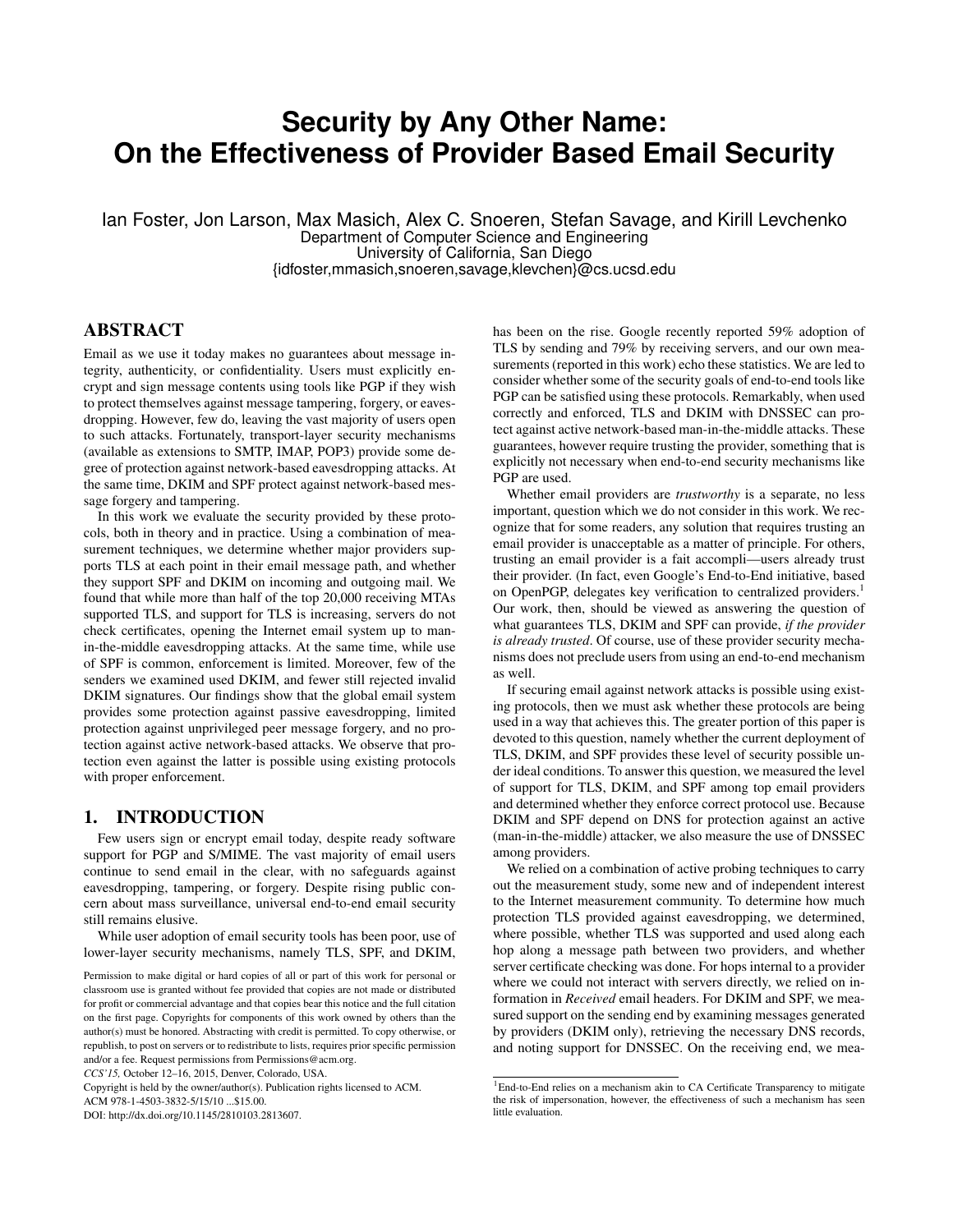sured provider verification of DKIM signatures and enforcement of SPF policies by generating mail of varying levels of conformance. Where measurement could be automated, we probed the top million mail servers (ranked by their prevalence among users in the Adobe leaked user database). Whenever manual interaction was necessary, we examined the top 22 email providers (based on Adobe rank) as well as select email-generating services (e.g. amazon.com).

In brief, we found that, while many providers support TLS for mail submission, transport, and delivery, all but one do not verify certificates, making them vulnerable to an active attacker. We also found that while DKIM provides message integrity, it is dependent on DNS, which is vulnerable to active attacks.

The final part of this paper briefly addresses the changes necessary to improve the current state of affairs. For some providers, the first step is to deploy these protocols. As we show in the measurement study, of the four protocols, DNSSEC has the lowest deployment, even among the top providers. The second step, enforcement, is less straightforward. Enforcing a security policy necessarily means rejecting non-conforming mail, an action that directly impacts the user experience. In the last part of the paper, we discuss the trade-offs involved in enforcing adherence to each protocol.

Our main contributions are:

- ❖ A methodology for determining TLS use along the full message path between two providers. We use both direct measurement (interaction with servers along the path) and information recorded in mail headers to determine whether a server uses TLS, and in the case of the former, whether it does certificate checking.
- ❖ An analysis of the current state of TLS, DKIM, SPF, and DNSSEC deployment. We report on the level of TLS support of 96 incoming mail servers and 302938 outgoing mail servers of popular Internet services. We also report on the level of DKIM, SPF, and DNSSEC support among these servers.
- ❖ We describe how correct use of the above protocols can provide message confidentiality and integrity in a relaxed threat model. We identify the changes in the current Internet email ecosystem necessary to provide this level of security.

The rest of the paper is organized as follows. Section [2](#page-1-0) describes the threat model that this work is mostly concerned with. Section [3](#page-1-1) provides the necessary technical background for the rest of the paper. Section [4](#page-3-0) describes our methodology used in our analysis. Section [5](#page-6-0) provides the final analysis of our collected data. Section [6](#page-9-0) lists other work that has been done on the same subject. Section [7](#page-9-1) discusses the implications of our results. Section [8](#page-11-0) concludes the paper.

# <span id="page-1-0"></span>2. THREAT MODEL

The subject of this paper is the confidentiality, integrity, and authenticity of email communications achieved when TLS is used along the message path and DKIM, SPF, and DNSSEC by the end providers. In this section we describe the threat model we consider, namely network-based attacks. In particular, we consider three kinds of network attacker:

Active. An active attacker, also called a man-in-the-middle attacker, can observe and modify all packets, and inject arbitrary packets, between a target and the rest of the Internet. Passive. A passive attacker can observe but not modify the traffic between a target and the rest of the Internet. (We consider passive attacks on confidentiality only.)

<span id="page-1-2"></span>

Figure 1: Typical path of a mail message from sender to receiver.

Peer. A network peer is an ordinary host connected to the Internet, capable of sending arbitrary packets and receiving packets for which it is the destination.

Other than the degree of network access above, we assume no other attacker capability. In particular, we assume that the email providers involved are trusted and do not collude with a network attacker. As discussed above, the assumption of a trusted provider is not prescriptive and not meant to suggest that providers are trustworthy or should be trusted. Rather, it should be understood as a logical antecedent of our results: *if* the provider is trusted and the protocols in question are used correctly, *then* a certain level of security against a network attacker can be achieved.

# <span id="page-1-1"></span>3. BACKGROUND

In this section we describe the level of security achievable when TLS, DKIM, SPF, and DNSSEC are used correctly. Our goal is also to identify those points of the protocol where failure would compromise overall security. In Section [5](#page-6-0) we focus on these points to assess the real-world state of affairs.

We expect that most readers are familiar with the protocols in question, however, the Appendix provides the background necessary for the rest of the paper.

# 3.1 Security Properties

The security properties of concern to us are message confidentiality, message authenticity, and message integrity. Put plainly, these translate into the following:

Confidentiality. Can an attacker *read* a message? Authenticity. Can an attacker *forge* a message?

Integrity. Can an attacker *modify* a message?

We consider attacks on confidentiality by active (man-in-the-middle) and passive attackers, attacks on authenticity by active and peer attackers, and attacks on integrity by active attackers only. The remaining combinations of attacker and attacked security property are excluded by definition. For example, a passive or peer attacker cannot compromise message integrity because she does not (by definition) have the ability to modify a message.

# 3.2 Mail Path

A typical path of a mail message is shown in Figure [1.](#page-1-2) Starting with the sending user's Mail User Agent (MUA), the message is first transmitted to the sender's mail provider (a) using the Simple Mail Transfer Protocol (SMTP), using HTTP via a Web interface, or, in some cases, using a proprietary protocol. After processing inside the provider (b), the message is transmitted to the recipient's provider (c) using SMTP. After receiver processing (d), which may include spam filtering, the message is delivered to the recipient using the Internet Message Access Protocol (IMAP), the Post Office Protocol (POP), HTTP via a Web interface or using a proprietary protocol.

# 3.3 Confidentiality

A network-based eavesdropper may gain access to a message during submission, provider processing, transfer between providers, and delivery. The standard protocols, namely HTTP, SMTP, IMAP,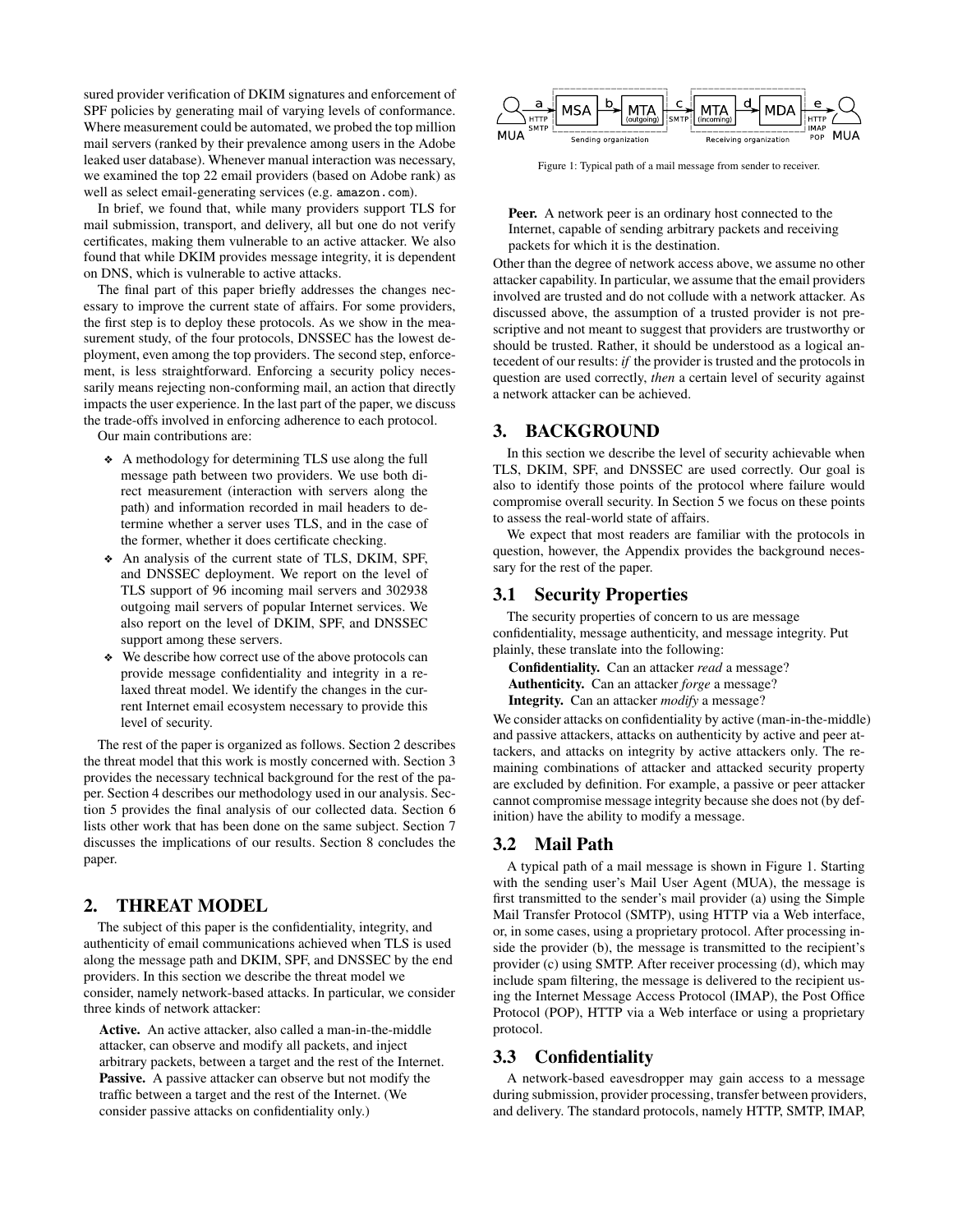and POP, used along the mail path defend against eavesdropping using TLS encryption. While in principle, proprietary protocols used on the submission and delivery hops, labeled (a) and (e), respectively, in Figure [1,](#page-1-2) may use non-standard cryptographic protocols.

Some providers also use SMTP internally, hops (b) and (d), however there is no requirement to do so. Communication internal to a provider has usually been considered secure, since it is common to collocate a MSA and MTA, or even combine the two roles in a single host. At larger providers, internal hops may be located in geographically separate data centers.<sup>[2](#page-2-0)</sup>

Against a passive attacker, it is sufficient to use TLS on all attacker accessible links, provided a strong cipher suite is used. In particular, use of the STARTTLS option or direct TLS encapsulation with SMTP, IMAP, and POP or HTTPS will protect against a passive attacker. Provider-internal links may be secured physically or using TLS in the same manner. Since a passive attacker cannot modify network traffic, it is possible to exchange keys securely; defense against a passive attacker does not require certificate verification.

An active attacker, on the other hand, can impersonate each side of a connection to the other. Defending against such a man-in-themiddle attack requires the sender to verify the identity of the receiver. If an active attacker can gain control of any hop along the message path and either TLS is not used on that hop, or TLS is used without server certificate verification, the attacker will be able to impersonate the receiver and gain access to the message.

We note that DNS integrity is *not* required for TLS if the common name (CN) or the subjectAltName is checked against the intended server domain name (rather than IP address). Even if an attacker tricks a client into contacting a server under her control, the client can check that certificate provided by the server matches the host name of the intended server.

### 3.4 Authenticity

To forge a message, an attacker must be able to inject it at some point in the mail path in a such a way that it is accepted by the receiver. To forge a message at submission (a), the attacker must be able to authenticate as the user to the provider, usually using a password. An active attacker can trick the user into revealing his password by impersonating the provider (at either the submission or delivery end). Secrecy of the password thus requires server certificate checking by the user agent. In addition, failure to verify the server certificate of the MDA would allow a active attacker to impersonate the MDA and, in addition to learning the password, inject a forged message to the user on delivery (e). Message authenticity (and integrity) inside a provider can be achieved by physically securing the links or with the use of *client* certificates.

The hop most vulnerable to forgery, is the hop between providers (c). An incoming MTA, upon receiving a message, must be able to determine if the message originated from a provider authorized to send email with the sender email domain appearing in the message. Recall that our threat model posits a network-based attacker, so it is sufficient that verify that an incoming message originated at the sender's provider; the sender's provider ensures that the submitting MUA is authorized to send email from the user named as the message sender.

Both DKIM and SPF provide protection against forgery. DKIM provides a message signature covering the body and a subset of message headers. The signature is created by the sender's provider and is intended to convince the recipient's provider that the message is authentic and provide protection against tampering. SPF, on the other hand, allows a provider to identify (by domain name or IP address) a set of authorized senders for the domain. An incoming MTA can verify that the outgoing MTA sending the message is authorized to send email for the domain.

In principle, SPF can protect against forgery by a peer attacker by only allowing certain network hosts to send email on behalf of a domain. A peer attack cannot impersonate a host on the allowed list because she cannot complete a TCP connection from an allowed peer. An active attacker, on the other hand, can impersonate any host. SPF, thus, provides no protection against an active attacker.

DKIM, on the other hand, relies on a digital signature to protect the message, including the sender address. As such, DKIM can protect against message forgery and tampering, even against an active attacker. It is worth considering, then, what is required of an attacker to forge a DKIM signature. DKIM relies on DNS for key distribution. The key used to generate a particular signature is provided in a TXT record for a name in a special subdomain of the sender's domain. Thus, a message from example.com must be verified using a public key published in the TXT record of selector.\_\_domainkey.example.net, where selector is a token provided with the signature. An attacker that can forge the TXT record retrieved by the verifying server would, thus, be able to generate a valid signature for another domain.

The integrity of DNS responses can be secured using DNSSEC. If the sending provider uses DNSSEC, the receiving provider can obtain the DKIM signing key securely or receive signed confirmation that a record does not exist. The combination of DKIM and DNSSEC can, thus, be used to defend against forgery of signed messages. If an attacker omits the DKIM signature, the receiver must determine whether the message is a forgery, or whether the legitimate sender for the domain does not use DKIM. Two similar mechanisms exist for doing so: Author Domain Signing Practices (ADSP) and Domain-based Message Authentication, Reporting, and Conformance (DMARC). Both allow a provider to publish its message signing policy and requested treatment.

It is also possible to ensure message authenticity using TLS *client* authentication. We are not aware of any providers relying on this mechanism in submission, delivery, or provider-to-provider transport.

# 3.5 Integrity

In the absence of any protection, an active attacker can modify a mail message along any of the hops in Figure [1.](#page-1-2) DKIM signatures can be used to protect messages from tampering in transit. As discussed above, this requires DNSSEC if an attacker can tamper with the receiving provider's DNS traffic.

#### 3.6 Enforcement

Both SPF and DKIM were developed primarily as a means to fight spam. By impersonating a user at a large provider, a spammer could improve his delivery rate; DKIM and SPF prevent such forgery. In this role, both SPF and DKIM are regarded as *signals* to a spam filter that the incoming message is legitimate. All other things being equal, a message with a DKIM signature should be less likely to be identified as spam than one without. It is tempting, therefore, for senders to regard DKIM and SPF as optional mechanisms to improve deliverability for some mail, rather than as security mechanisms. For the receiver too, limited adoption of DKIM makes it inadvisable to place too great a weight on the results of DKIM signature verification. ADSP and DMARC provide a means for a provider to advertise its mail authentication policy. However, ADSP and DMARC are newer additions; until they are

<span id="page-2-0"></span><sup>2</sup>Leaked documents indicate that the NSA has been eavesdropping on the (unencrypted) inter-datacenter traffic of both Google and Yahoo [\[4\]](#page-12-0). In light of this, many providers have moved to encrypting inter-datacenter traffic [\[1\]](#page-12-1).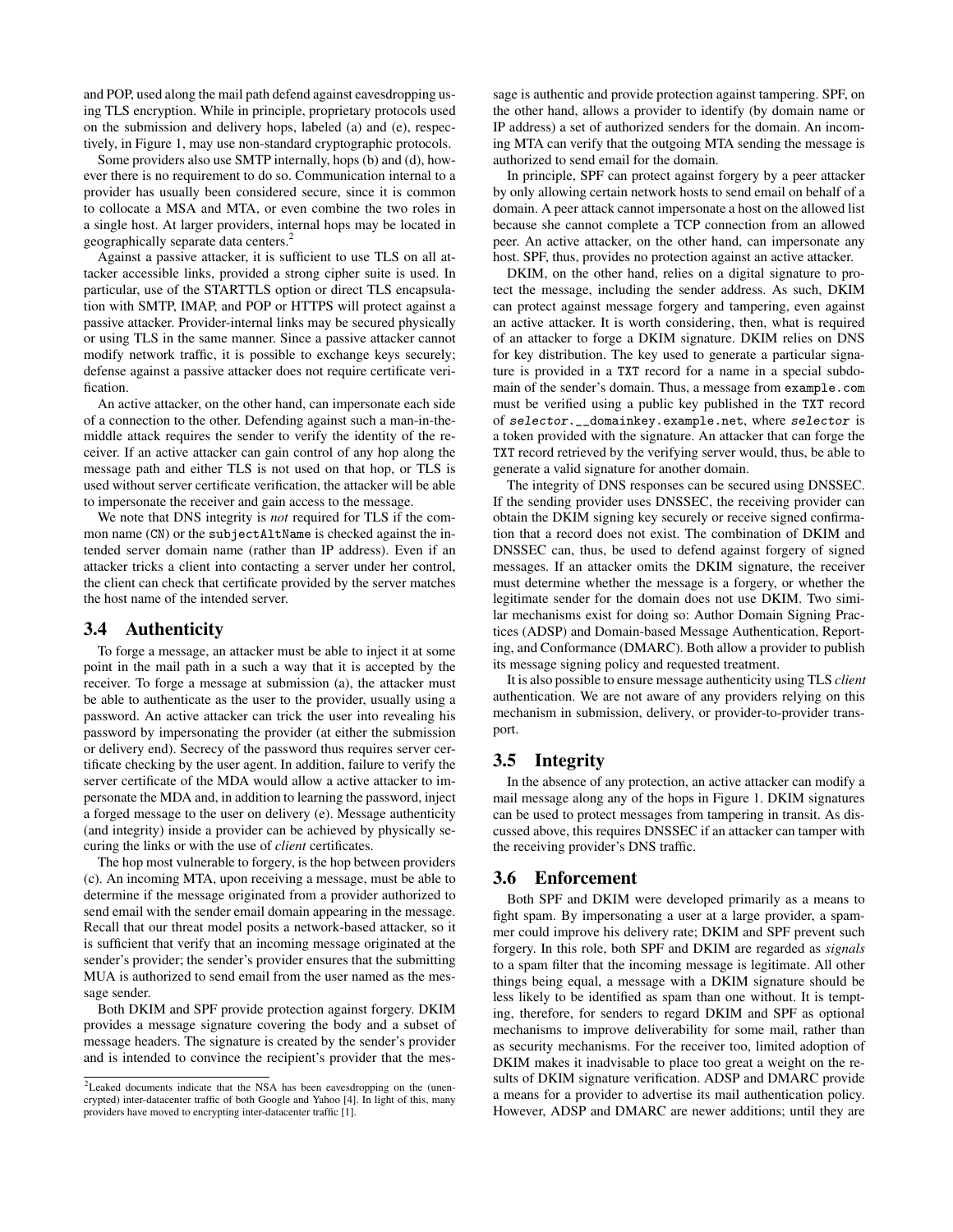<span id="page-3-2"></span>

| Property                                     | $ $ Active                                                   | Passive Peer                    |              |
|----------------------------------------------|--------------------------------------------------------------|---------------------------------|--------------|
| Confidentiality<br>Authenticity<br>Integrity | TLS with Cert Verif.<br>DKIM* and DNSSEC<br>DKIM* and DNSSEC | TLS<br>$\overline{\phantom{m}}$ | SPF or DKIM* |

Table 1: Minimum protocol requirements for confidentiality, authenticity, and integrity against active, passive, and peer attackers. A "—" entry indicates an inapplicable combination. \* *Note*: while DKIM is theoretically sufficient, as used today, it is also necessary to advertise a strict policy using DMARC.

widely adopted, a receiver will have no way of positively determin-ing that a message from a provider should be signed.<sup>[3](#page-3-1)</sup>

An alternative to ADSP and DMARC is for providers to bilaterally disseminate their signing policies to each other. With explicit agreement, DKIM signing policies can be enforced aggressively. We know of at least one case where this happens already: GMail will not accept email from eBay or PayPal if it is not signed [\[6\]](#page-12-2).

# 3.7 Implications

We have argued that TLS with server certificate checking and DKIM with DNSSEC can be used to secure email against even an active network attacker. Table [1](#page-3-2) summarizes the minimum requirements for each security property and class of attacker. In particular, TLS must be used with server certificate verification and DKIM must be used with DNSSEC to protect against an active adversary.

In the absence of bilateral inter-provider agreements, sending providers should publish a signing policy and receiving providers should not accept unsigned or incorrectly signed mail from providers advertising a policy of signing all outgoing mail.

So far, we have been concerned with the ideal case, what security guarantees can be made in the presence of a network adversary if TLS, DKIM, and DNSSEC are used correctly with an aggressive enforcement policy. In the remainder of this paper, we examine *what actually happens*. The following section describes our measurement methodology, and the section following describes out results. In particular, we report on both the deployment of the above protocols, whether providers use them correctly, and whether they enforce their correct use.

### <span id="page-3-0"></span>4. METHODOLOGY

In this section, we describe our measurement methodology. The subjects of our study are email providers and major services that generate email (e.g. e-commerce and online social networks). For each subject considered, we determined how each of the security protocols in question were used.

Roughly speaking, our measurement methods can be divided into two kinds: those that could be fully automated and scaled easily, and those that required some manual interaction. For the latter, we used a set of 302938 major email providers and email generators, while for the former, we used a much larger set of a million popular providers occurring in the Adobe leak and the Alexa top million Web sites (as potential email generators).

To determine whether email sent between these services is protected from a network attacker, we experimentally determine if each hop along the message path is properly secured. For hops that are externally accessible, namely MUA to MSA, MTA to MTA, and MDA to MUA, denoted (a), (c), and (e) in Figure [1,](#page-1-2) we interact with the endpoints directly to determine their TLS behavior. For hops internal to a provider, we rely on information reported in the Received mail headers. Our data consists of two measurement

<span id="page-3-3"></span>

| Domain                        | Country        | Frequency | Cumulative |
|-------------------------------|----------------|-----------|------------|
| hotmail.com                   |                | 29.82%    | 29.82%     |
| gmail.com                     |                | 18.86%    | 48.68%     |
| yahoo.com                     |                | 14.22%    | 62.91%     |
| aol.com                       | US             | 2.83%     | 65.74%     |
| gmx.de                        | DE.            | 1.06%     | 66.80%     |
| mail.ru                       | RU             | 1.05%     | 67.85%     |
| yahoo.co.in                   | ΤN             | $0.99\%$  | 68.84%     |
| comcast.net                   | US             | 0.89%     | 69.73%     |
| web.de                        | DF.            | 0.88%     | 70.61%     |
| qq.com                        | C <sub>N</sub> | 0.71%     | 71.32%     |
| yahoo.co.jp                   | JP.            | 0.71%     | 72.02%     |
| naver.com                     | KR.            | 0.47%     | 72.49%     |
| 163.com                       | CN             | 0.46%     | 72.95%     |
| twc.com                       | US             | 0.38%     | 73.33%     |
| libero.it                     | TТ             | 0.34%     | 73.67%     |
| yandex.ru                     | RU             | 0.32%     | 73.99%     |
| daum.net                      | KR.            | 0.27%     | 74.26%     |
| $\cos$ . $\operatorname{net}$ | US             | 0.26%     | 74.52%     |
| att.net                       | US             | 0.22%     | 74.73%     |
| wp.pl                         | PI.            | 0.20%     | 74.93%     |
| pacbell.net                   | US             | 0.08%     | 75.01%     |
| sohu.com                      | CN             | 0.04%     | 75.05%     |

Table 2: The top email hosts from the Adobe list. Rows contain all users who use any MTA shared by the domain.

experiments about a year apart (March 2014 and February 2015), giving us a view into the changes in TLS use.

TLS use during a SMTP session requires both client and server support. In particular, a server must offer the STARTTLS option, and the client must issue the STARTTLS command. Thus, *we can infer how a client and a server are likely to interact by testing each separately*. If a particular server offers the STARTTLS option to us when we connect to it, and a particular client issues the STARTTLS command when it connects to us, we can say that, at least nominally, the two will use TLS with each other. We say *nominally*, because either server, client, or both may be configured to act differently when communicating with each other than when communicating with us, or the two may be using incompatible TLS implementations. To test this premise, we tested how select providers interaction with each other, as described in Section [4.8.](#page-5-0)

We first describe how we chose the set of services we tested.

# 4.1 Subject Selection

For our conclusions to be useful, the set of message paths we analyze should be broadly representative of the message paths seen in the global email system. The ideal set case would be a set of paths formed by uniformly sampling message paths on the Internet. Unfortunately, this is impossible in practice. To approximate the ideal sample, we compiled a list of popular email providers (or simply *providers*), email generating services (*generators*). We then used fragments of message paths originating or terminating at these services to piece together a complete picture of possible message paths between them. For verification, a subset of these paths are materialized explicitly, as described in Section [5.3.](#page-7-0)

#### *4.1.1 Path Uniqueness*

The path taken by a message between a given sender and recipient is not unique due to load balancing and email infrastructure evolution. However at a given time, we found message paths to be stable with respect to TLS use characteristics. That is to say, characteristics of TLS use along the path did not change during the measurement period. We note where this was not the case in our analysis.

<span id="page-3-1"></span><sup>&</sup>lt;sup>3</sup>A receiver could infer a signing policy based on previous messages from the provider. However, it cannot be taken as a reliable indication that all mail should be signed.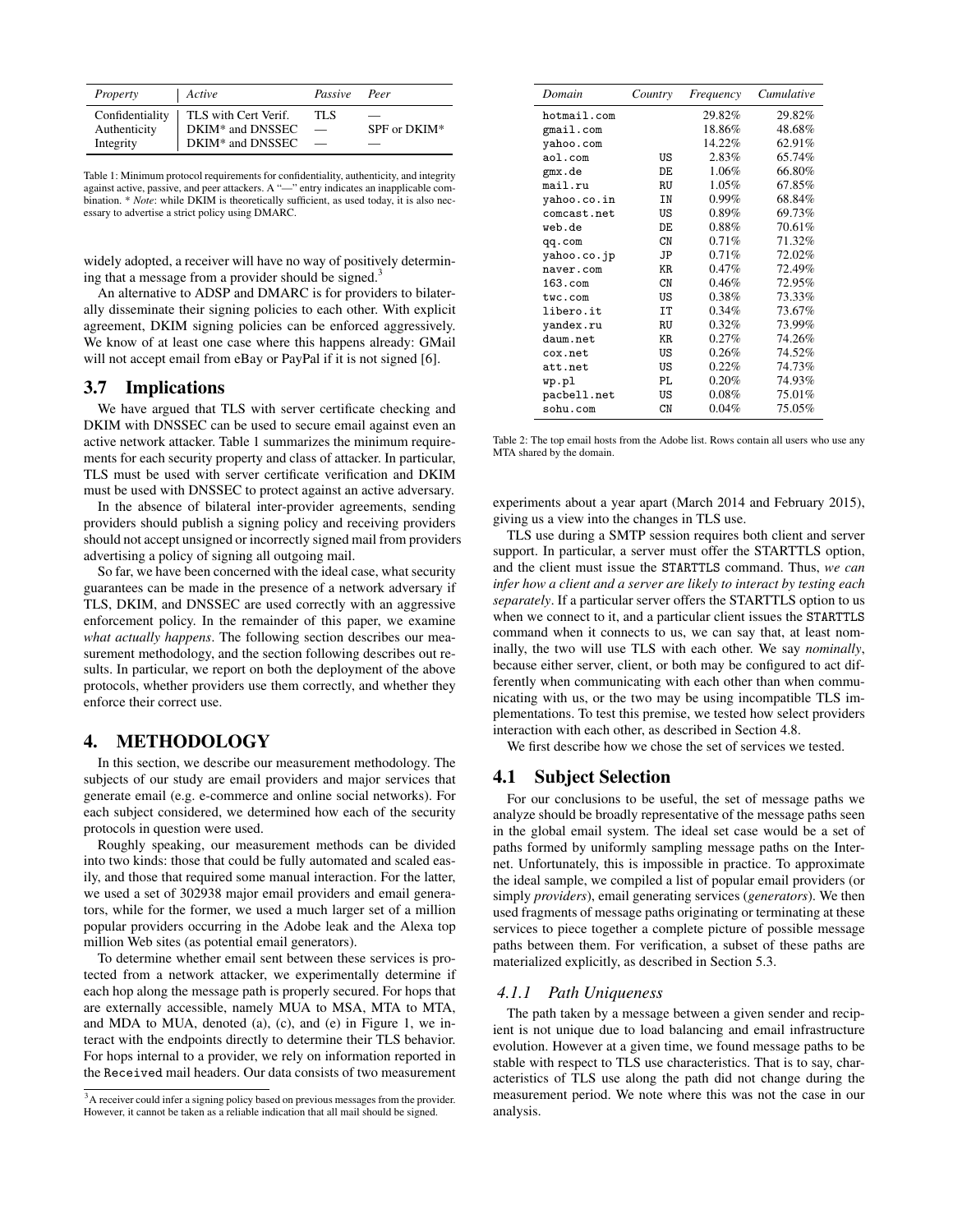# <span id="page-4-1"></span>*4.1.2 Provider List*

We created the set of popular email providers based on the top 1 million email address domains occurring in the leaked Adobe user data set of September 2013. (The full list consists of 152 million email address spanning 9.2 million distinct domains.) A number of large providers may service more than one domain name; for example, hotmail.com and outlook.com are domains used by the same service, namely Microsoft's Outlook.com. We grouped such domains into a single service based on the incoming MTAs for the domain. Specifically, for each domain, we retrieved its DNS MX records. Not all domains had MX records, and some had more than one. (If there was no MX record, we took the domain name itself as the incoming MTA address, per RFC 5321.) We then resolved all host names, to arrive at a set of IP addresses of incoming MTAs servicing a domain. All DNS lookups were done in February 2015. Any domains with at least one common IP address were grouped into a single service. We call the resulting list the *provider list*. [4](#page-4-0)

Some of the experiments required manual interaction with a service. For these, we took 22 of the top providers from the Adobe provider list with which we were able to create an account. In particular, experiments where we acted as the receiving provider required us to send a message from a provider to ourselves, a process that required non-trivial manual effort. We call this the *Select provider list*. Table [2](#page-3-3) shows these 22 providers on order of their popularity in the leaked Adobe user list. As described above, some of the providers service multiple domains; such providers are identified with their primary domain and their indicated popularity includes the contribution of all the domains they service. For example, hotmail.com includes live.com and outlook.com, and yahoo.com includes many regional Yahoo! domains that are serviced by the main Yahoo! mail servers. We note that yahoo.co.jp and yahoo.co.in are not served by the same MTAs as yahoo.com.

#### <span id="page-4-4"></span>*4.1.3 Generator List*

Much of the email we receive in our inboxes is generated automatically, including e-commerce order confirmations, updates from online social networks, and so on. We created a list of such email generators by attempting to create an account with each service in the Alexa Top 100 list. We succeeded in doing so for 61 of these services. We also created a short list of organizations or services not on the Alexa 100 that we believed might warrant additional email confidentiality and from which we were able to generate an email message. We call these services the *Generator list*, shown in Table [4.](#page-7-1)

# <span id="page-4-2"></span>4.2 Incoming MTA Behavior

For TLS to be used on a SMTP hop along the message path, both the client and server must support TLS. We interacted with the incoming MTAs of providers on the provider list to determine whether they supported TLS and with what options. Incoming MTAs were identified by retrieving the MX records for each provider's domains. If a domain did not have any MX records, which happened with 0.43% of domains, we used the domain name itself as the incoming MTA, as specified in RFC 5321. For each incoming MTA thus identified, the interaction ran as follows:

- 1. Connect. We resolved the SMTP server host name to an IPv4 address and opened a connection on port 25. The initial connection step failed for 7.89% servers.
- 2. EHLO. We issued the EHLO command with the fully qualified domain name (FQDN) of our server per RFC 5321. If the server did not acknowledge the EHLO then we fell back to

the HELO command and noted that the server did not support ESMTP. 0.85% of the incoming MTAs we contacted did not support ESMTP, accounting for 0.59% of all domains on the provider list.

- 3. ESMTP Options. Upon successful execution of the EHLO command, servers responded with a list of supported ESMTP options. For incoming MTAs, 44.98% of servers in this step did not advertise the STARTTLS extension (44.60% of all servers). Nevertheless, we did not eliminate such servers from consideration and attempted to issue the STARTTLS command in the next step regardless of advertised support.
- 4. STARTTLS. We issued the STARTTLS command to the server. The STARTTLS command failed for 0.51% of incoming MTAs that advertised the STARTTLS option in the previous step (45.31% of all servers). Of the servers that did *not* advertise STARTTLS support, 0.30% *did* respond to the STARTTLS by starting a TLS handshake.
- 5. TLS handshake. We carried out the TLS negotiation phase and recorded the options supported by the server and the server certificate. We did not supply a client certificate.
- 6. Mail transfer. With TLS encryption in place, we either proceeded to send an email message (if we had an account with the service as described in Section [4.1.2\)](#page-4-1) or issued the QUIT command.

# <span id="page-4-3"></span>4.3 Outgoing MTA Behavior

A provider's outgoing MTA plays the role of a client when transferring mail to an incoming MTA of another provider. In this role, it must issue the STARTTLS command to start the TLS session. To test which outgoing MTAs do so, we generated a message from the provider in question to an incoming MTA server we control. Of course, this requires an account at the provider in question, so the first step in this experiment was creating these account. In all, we created accounts at 22 mail providers representing 75.05% of users according to the provider list ranking. Interaction with the outgoing MTA proceeded as follows:

- 1. HELO/EHLO. The client must first issue a HELO or EHLO command identifying itself. The latter identifies the client as speaking ESMTP, which was the case for all 22 providers. We accepted both.
- 2. ESMTP Options. If the client used the EHLO command, we advertised the STARTTLS extension.
- 3. STARTTLS. A client wishing to use TLS would now issue the STARTTLS command, in order to protect the rest of the SMTP session using TLS. 15 of the 22 ESMTP-speaking outgoing MTAs did so. For MSAs, we also attempted to proceed without issuing STARTTLS to determine if a provider would accept login credentials and mail over an unsecured connection.
- 4. TLS handshake. We carried out the TLS handshake, offering the client our server certificate. We used different certificates each session to determine the level of certificate checking done by the client. The certificates we used are described in Section [5.3.2.](#page-7-2) We also requested a client certificate, and recorded it if it was provided.
- 5. Mail transfer. We accepted any mail offered by the client.

### 4.4 SMTP MSA Behavior

To assess the level of TLS support by SMTP MSAs, we obtained mail submission configuration information from the 22 providers on the select provider list. 15 of the 22 providers instructed the user to configure their mail reader to use TLS. For SMTP with

<span id="page-4-0"></span><sup>4</sup>All merges were validated manually.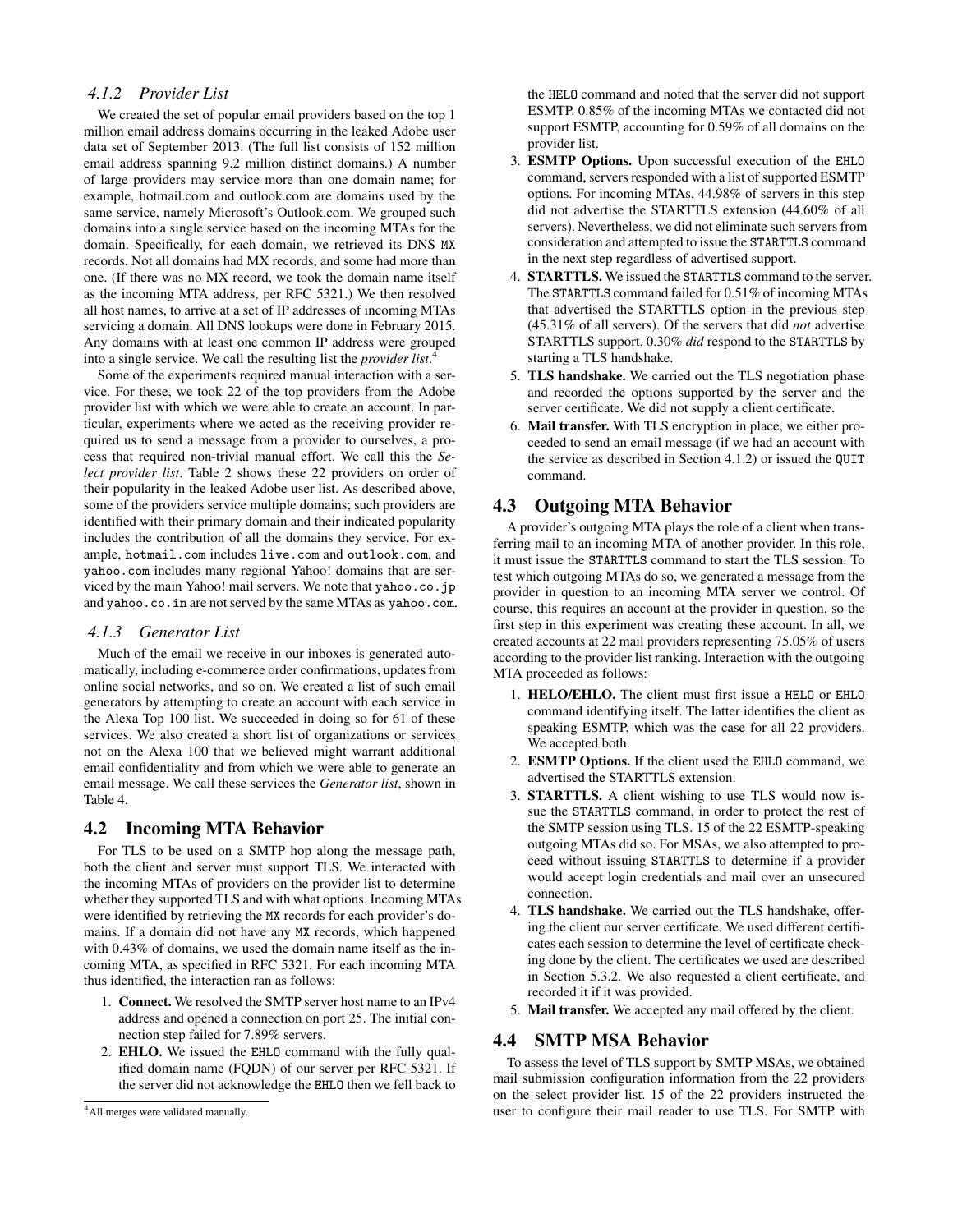```
Received:
from BLU004-OMC4S27.hotmail.com
     (blu004-omc4s27.hotmail.com. [65.55.111.166])
by mx.google.com with ESMTPS id ...
for <...@gmail.com>
    (version=TLSv1.2
      cipher=ECDHE-RSA-AES128-SHA bits=128/128);
Sun, 15 Feb 2015 16:35:49 -0800 (PST)
```
Figure 2: Example Received line added by Google's incoming MTA mx.google.com to a message from Hotmail, identifying Hotmail's outgoing MTA blu004-omc4s27.hotmail.com, and giving TLS parameters. Omitted information shown as  $"$ ...

STARTTLS, we performed the same interaction as for SMTP incoming MTAs (Section [4.2\)](#page-4-2), however we also checked that the MSA would proceed without the client issuing STARTTLS first. For SMTPS MSAs, we carried out the TLS handshake and captured the server certificate.

# 4.5 POP and IMAP Behavior

For the 22 providers in the select provider list, we contacted each provider's POP and IMAP server. All 22 offered POP and IMAP support, 15 of the 22 providers instructed the user to configure their mail reader to use TLS. Our interaction ran along similar lines as SMTP MSA. For POP3 and IMAP, we carried out the handshake and captured the certificate. For the POP3 and IMAP with STARTTLS, we recorded whether the STARTTLS option was advertised, issued STARTTLS and, and captured the certificate. We did not use a client certificate.

#### 4.6 Webmail Behavior

Users may also interact with their email provider using a Web interface. All of the 22 providers in our select provider set supported this option. For each, we recorded whether the Web mail interface supported HTTPS, whether or not it was the default, and whether the certificate was valid.

# <span id="page-5-5"></span>4.7 Reported TLS Use

The SMTP standard requires mail servers along a message path to prepend a Received header line, indicating when, by which server, and from which server, a message was received (Sec. 4.4, RFC 5321). The standard also defines additional information which a server may add to the Received line, including protocol information introduced by the WITH keyword. RFC 5321 defines two possible values, SMTP and ESMTP, indicating whether ESMTP was used or not. RFC 3848 extends this list to include others, including ESMTPS, which indicates that TLS was used. Figure [2](#page-5-1) shows a sample Received line.

We used this feature to map TLS use on the internal hops (b) and (d). We sent messages from our account on each provider to our server and from our server to an account at each provider, and collected the Received headers from these messages. We then extracted the WITH clause, if present, of each line, using it to infer TLS use.

#### <span id="page-5-0"></span>4.8 Cross-Provider Validation

Recall that our message path measurement technique is built on the premise that TLS use between a client and a server can be inferred from their behavior when interacting with us. To determine if this is indeed the case, we sent messages between all pairs of providers on the select provider list (484 messages in all). We then used the Received header information described above to determine if providers exhibited different pairwise behavior than might be expected from their interaction with us. Results are shown in Table [6](#page-8-0) and discussed in Section [5.3.](#page-7-0)

# <span id="page-5-4"></span>4.9 Certificates

When testing server certificates, we checked if the certificate was revoked (via a CRL) or expired. We checked if the certificate common name or any of the subjectAltName matched the host name to which we were connecting. We also checked if the certificate was signed by a trusted CA using the Mozilla list as the trusted root.<sup>[5](#page-5-2)</sup> We also noted the signature algorithm used.

# <span id="page-5-3"></span>4.10 DKIM

To determine DKIM signing by outgoing mail providers, we examined the messages used in the outgoing MTA measurement (Section [4.3\)](#page-4-3) to determine if a DKIM signature is present, and if so, if the signature is correct. Since this measurement required having a DKIM selector from a signed message, we could only perform this measurement for providers on the select provider list, from whom we received email. For each message examined, we extracted the DKIM-Signature header from the message, retrieved the DKIM key (if one exists) for the selector.\_domainkey.domain.com TXT record where selector and domain.com are the selector and domain from the DKIM header. The hash from the DKIM Signature was then decrypted with the DKIM key. If the decrypted hash matches the computed hash of the message then the DKIM signature is marked as valid.

To evaluate the effect of DKIM use on incoming mail, we generated mail to providers on the select provider list. We sent three kinds of messages to each: without a DKIM signature, with a valid DKIM signature, and with an invalid DKIM signature. The subject and body of the three messages were identical; however, the date, included in the signature, varied. Each type of test was conducted from a different IP address to avoid IP reputation bias.

We then examined whether the message was rejected, marked as spam, or delivered to the user inbox of our account. In addition to determining message outcome, we also recorded whether the provider queried our DNS server for TXT record containing the DKIM signing key. The selector was not previously used to ensure the record would not be cached.

# 4.11 SPF, ADSP, DMARC, and DNSSEC

To test provider support for SPF and DMARC in outgoing mail, we queried the name server of providers on the provider list for the DNS TXT record used by each protocol. In addition, we made note of whether the provider's mail server supported DNSSEC and returned signed records.

DNSSEC was verified by querying each domains DNSKEY record. If no DNSKEY record was found, then the domain was marked as not supporting DNSSEC. If there was a DNSKEY, then we queried two DNS servers, one without DNSSEC support, and one enforcing DNSSEC for the A record of the domain. If the DNSSEC enabled server responded without a SERVFAIL result then DNSSEC passed, otherwise the domain had invalid DNSSEC. The DNS server without DNSSEC was used as a control to ensure that there exists DNS records for the domain.

SPF validation was tested by setting the SPF TXT record for our test domain to "v=spf1 a -all" which should fail or reject mail not sent from our domain's A record. We then sent messages to the top mail providers from an IP address not in our domain's DNS. We recorded whether the SMTP session to the provider's MTA was successful, and if it was, if the message sent ended up in the recipient's inbox or spam folder.

To test DMARC we set the DMARC TXT record for a domain under our control to "v=DMARC1 p=reject". We then repeated

<span id="page-5-2"></span><sup>5</sup> https://wiki.mozilla.org/CA:IncludedCAs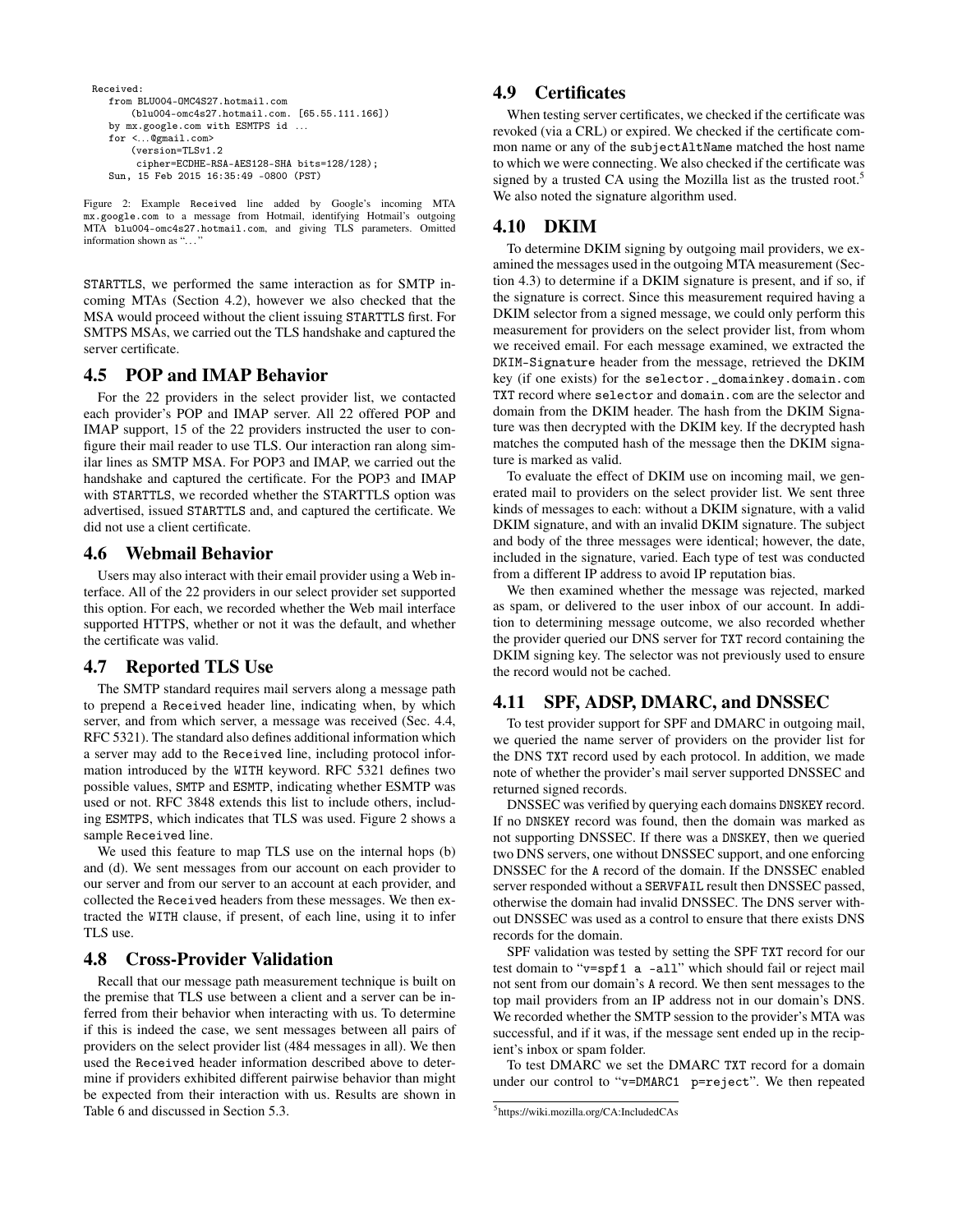<span id="page-6-1"></span>

Table 3: TLS behavior of user-facing SMTP, POP3, IMAP, and HTTP servers of top mail providers (left frame) and the internal structure of each (right frame). Legend:  $\bullet$  valid certificate with matching host name,  $\bullet$  valid certificate with different host name,  $\circ$  no TLS support;  $\circled{C}$  the provider rejected non-TLS connections. In the right frame, the *Out* column shows MSA to outgoing MTA message path; the *In* column shows the incoming MTA to MDA path. Each symbol indicates an internal hop. Legend:  $\blacktriangleright$  TLS was used,  $\triangleright$  no TLS used,  $\cdot$  an unknown protocol was used.

sending mail with an invalid DKIM signature as described in Section [4.10.](#page-5-3) Setting the policy to reject should result in mail being canceled at the SMTP layer if the DKIM signature is not correct. We recorded if the SMTP connection to the provider's MTA was successful, and if so, whether the message sent ended up in the recipient's inbox or spam folder. As a control we also tested with the policy set to "p=none".

To test whether providers used SPF, ADSP and DMARC in processing incoming mail, we sent mail to each of the providers on the select provider list. For each, we sent a message both from an IP address not authorized to send email per SPF policy, and one from which email was authorized. As in the DKIM experiment, we then examined whether the message was rejected, marked as spam, or delivered to the inbox. We also recorded whether the receiving provider queried our DNS server for the DKIM, SPF, ADSP, or DMARC TXT records.

# <span id="page-6-0"></span>5. RESULTS

Recall that we set out to determine whether a given message path is secured with TLS along each hop. In Section [4](#page-3-0) we described how we can infer TLS use along the path from direct and indirect interaction with the servers. Here we present our findings.

#### 5.1 Submission and Delivery

The first and last hop in a message path, labeled (a) and (e) in Figure [1,](#page-1-2) involve the user. The security of these two hops depends on the user MUA and on the MSA and MDA of the provider.

#### *5.1.1 SMTP, POP, and IMAP*

We tested the SMTP, IMAP and POP servers specified by each provider (of the 22 select providers) in their mail client configura-tion instructions. Our results are shown in Table [3,](#page-6-1) where  $\circ$  denotes no TLS support, and all other marks indicate TLS was supported. Only one provider, sohu.com, did not provide TLS support for submission or delivery. One provider, naver.com did not support POP3 with TLS, but did support IMAP with TLS.

One provider, twc.com, supported TLS, but the configuration instructions provided to their users did not indicate that TLS should be enabled, leaving it up to the MUA to issue the STARTTLS command.

Some providers required TLS use, and would not serve a client without TLS. These providers are shown in Table [3](#page-6-1) with a  $\bigcirc$  mark. The top three providers—Hotmail, GMail, and Yahoo!—all require TLS for mail submission and delivery.

Certificates. Table [3](#page-6-1) also indicates the type of TLS certificate presented by the MSA or MDA. The  $\bullet$  mark indicates that a certificate was not revoked, expired, or signed by an untrusted CA (Sec. [4.9\)](#page-5-4). All certificates we encountered here met satisfied these conditions. We also checked whether the certificate name matched the name of the host to which we made the connection. Here the situation was less rosy. For MSAs, of 6 of the 22 providers used a server certificate that did not match the server host name to which we were connecting. (Recall that the server name was obtained from the provider's own configuration information.) Hotmail, for example, specifies that smtp-mail.outlook.com should be used for mail submission, however the certificate offered by this server has the common name \*.hotmail.com and no subjectAltName. On the delivery side, we found that a number of providers, including Hotmail and Yahoo!, sent mismatched certificates.

#### *5.1.2 Web interface*

All of the 22 select providers offered a Web mail interface, however, three (163.com, libero.it, and daum.net) did not offer TLS support. Among the top 10 providers, all except qq.com and comcast.net *required* SSL/TLS to access Webmail.

Certificates. All certificates used for HTTPS were matching and valid. This is not surprising, given the intimidating warnings issued by modern browsers for mismatched certificates. The failure to check for matching certificates by MUAs likely explains the large number of mismatched certificates used by MSAs and MDAs.

# 5.2 Inside the Provider

Once submitted to a mail provider, a message may transit a number of internal servers before reaching the outgoing MTA. We do not have visibility into internal message processing, so our measurements are based on information given in the Received headers (Section [4.7\)](#page-5-5). Using these, we reconstructed the use of TLS inside the 22 select providers on the outgoing and incoming path (labeled (b) and (d) in Figure [1\)](#page-1-2).

Table [3](#page-6-1) shows our results. The *Outgoing* column shows internal hops on the outgoing (MSA to outgoing MTA) path and the *Incoming* column shows internal hops on the incoming (incoming MTA to MDA) path. Each mark represents a hop:  $\triangleright$  indicates TLS was used,  $\triangleright$  indicates TLS was not used, and · indicates that a non-standard protocol was used. Yahoo! appears to use a protocol called NNFMP internally. It is not publicly documented, and we do not know if it uses TLS. Some providers had multiple routes a message could take, in this case we favored the route with the most hops.

Overall, TLS use on internal hops is not widespread. (We emphasize that internal hops may be on the same local network, or may be carried on an inter-datacenter VPN.) Incoming message paths are much shorter, and in some cases, record no hops at all. None of the incoming message paths appeared to use TLS.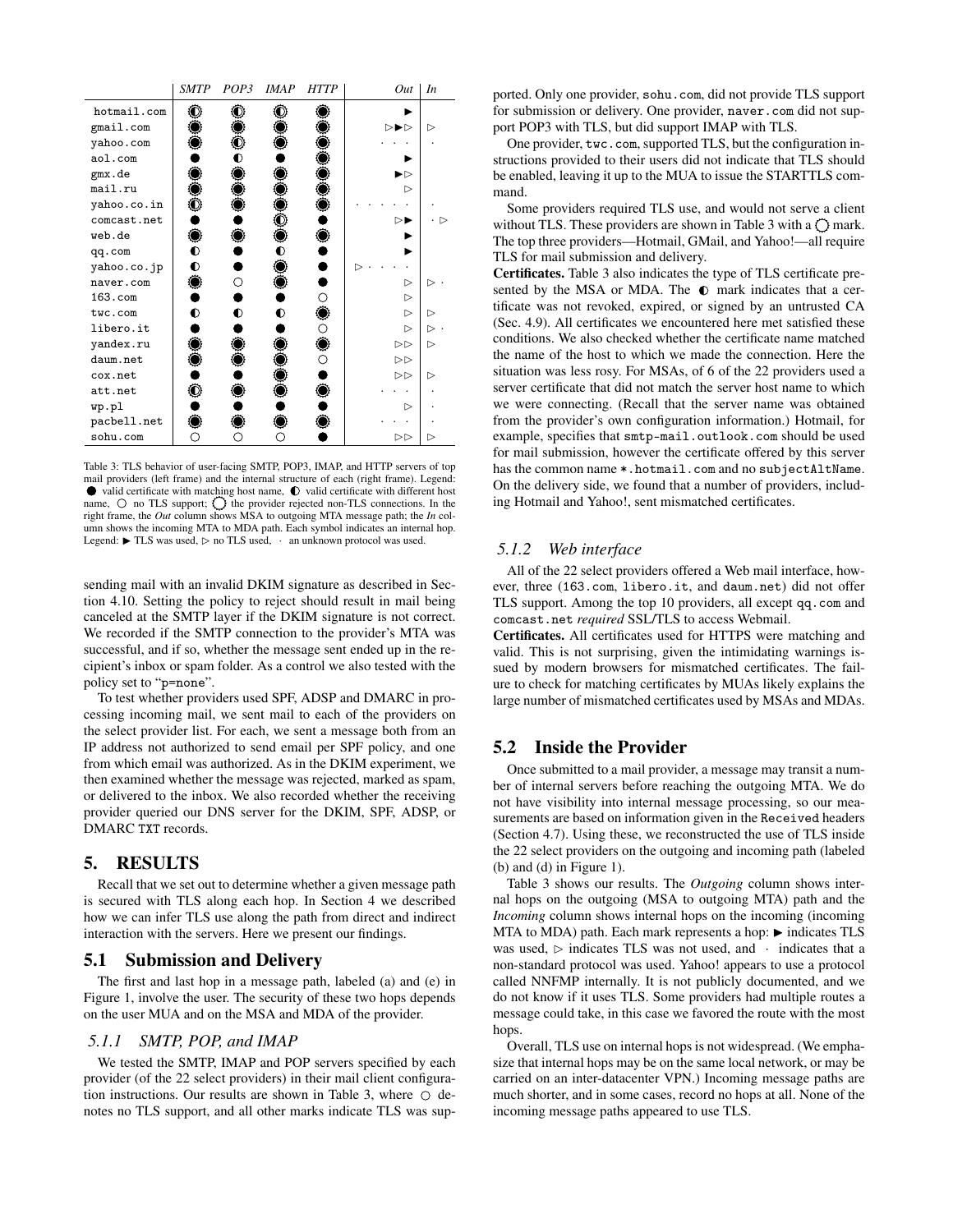Providers which report no hops from the MTA to MDA such as web.de may be using the same host for both the MTA and MSA, or may not be recording the internal hops to the message headers.

# <span id="page-7-0"></span>5.3 Provider-to-Provider

The hop between providers, from outgoing to incoming MTA, uses SMTP. In the absence of provider-to-provider peering, messages along this hop will transit the public Internet. It is perhaps here that the risk of mass traffic interception is greatest. As discussed in Sections [4.2](#page-4-2) and [4.3,](#page-4-3) we use the behavior of the outgoing and incoming MTAs when communicating with us to infer how they might behave when communicating with each other. Because of the manual effort required, we evaluated outgoing MTA behavior for select providers only. For incoming MTAs, we used the top 1 million domains representing 245,054 distinct providers in 2015 (266,323 in 2014). We then combine these to form a picture of message paths between select providers and the full set of providers.

#### *5.3.1 TLS Support at Outgoing MTAs*

Email providers. The first column in Table [6,](#page-8-0) labeled CONTROL, shows the use of the STARTTLS command by provider outgoing MTAs when contacting our server. The vertical headers are the first character of the sending provider. The  $\circ$  mark indicates TLS was not used,  $\bullet$  indicates that TLS was used in both scans (March 2014 and February 2015), and  $\odot$  indicates that TLS was used in the February 2015 scan but not in the March 2014 scan. (There were no cases of TLS being used in 2014 but not 2015 among the select providers.) The top 10 providers all used TLS when offered in 2015.

Other generators. We also examined outgoing MTA TLS support of major Web services (Section [4.1.3\)](#page-4-4) in March 2014. These results are shown in Table [4,](#page-7-1) grouped by category. Note that some names appear in Table [6](#page-8-0) and Table [4](#page-7-1) with a different level of TLS support indicated. These are services offer both mail and non-mail services. Table [6](#page-8-0) shows TLS support for outgoing MTAs used by the *mail* service, while Table [4](#page-7-1) shows TLS support for outgoing MTAs used by the site's user account system. For example, yandex.ru is both a mail provider and a popular Web portal. Registering an email account (not necessarily a @yandex.ru account) with the site will generate email relayed by an outbound MTA that does not use TLS.

Support for TLS on outgoing MTA links was highest among the financial institutions we examined. All but USBank's outgoing MTA supported TLS. The lowest level of support was among news and dating sites. The latter, in particular, is surprising, given the personal nature of the emails.

#### <span id="page-7-2"></span>*5.3.2 Certificate Checking at Outgoing MTAs*

As described in Section [4,](#page-3-0) we performed the experiment several times, offering different certificates to the outgoing MTA each time it connected. We found that all but three providers, wp.pl, comcast.net, and hotmail.com, did not perform any certificate checking. (For space reasons, results are not presented in tabular form.) In particular, all but those three accepted a revoked, expired, self-signed, mismatched certificate with a weak signature (sha1WithRSA 512 bit). The outgoing MTAs for hotmail.com, wp.pl, and comcast.net rejected our certificate only because it was expired. Remedying this, their outgoing MTAs accepted the revoked, self-signed, mismatched, weak certificate.

#### *5.3.3 Outgoing MTA Client Certificates*

For each connection from an outgoing MTA, we also recorded the *client* certificate provided by the MTA during TLS negotiation. (Our server was configured to request it.) 7 of the 22 select

<span id="page-7-1"></span>

| Domain TLS SPF DM    |         |                                  |                                      | Domain TLS SPF DM   |           |   |                             |
|----------------------|---------|----------------------------------|--------------------------------------|---------------------|-----------|---|-----------------------------|
| <b>Search</b>        |         |                                  |                                      | Commerce            |           |   |                             |
| google.com           |         |                                  |                                      | amazon.com          |           |   |                             |
| yahoo.com            | œ       |                                  |                                      | ebay.com            | O         |   |                             |
| baidu.com $\bigcirc$ |         | ⊙                                | õ                                    | adcash.com          | О         |   |                             |
| qq.com               | О       |                                  |                                      | neobux.com          | О         |   |                             |
| live.com             | $\circ$ |                                  | $\circ$                              | godaddy.com         | O         |   |                             |
| hao123.com           | ◯       | o<br>Ö                           | $\rm\check{\circ}$                   | craigslist.org      | $\circ$   |   |                             |
| sohu.com             | О       |                                  |                                      | aliexpress.com      | O         |   |                             |
| yandex.ru            | О       |                                  |                                      | alibaba.com         | О         |   |                             |
| bing.com             | O       |                                  |                                      | alipay.com          | ●         |   |                             |
| 163.com              | О       |                                  | $\frac{0}{0}$                        | rakuten.co.jp       | О         |   |                             |
| mail.ru              |         |                                  |                                      |                     |           |   |                             |
|                      |         |                                  |                                      | <b>Misc</b>         |           |   |                             |
| <b>Entertainment</b> |         |                                  |                                      | ask.com             | O         |   |                             |
| youtube.com          |         |                                  |                                      | 360.cn              |           |   | О                           |
| xvideos.com          | О       |                                  | О                                    | microsoft.com       | О         |   |                             |
| imgur.com            |         |                                  |                                      | thepiratebay.se     | О         |   |                             |
| xhamster.com         |         |                                  | $\circ$                              | kickass.to          | 0         |   | $\overline{O} \overline{O}$ |
| vube.com             | Ω       | C                                |                                      | imdb.com            | ●         |   |                             |
| youku.com            | Ω       | O                                | $\circ$                              | stackoverflow.com   | 0         | D |                             |
| pornhub.com          | ◯       |                                  | $\circ$                              | wikipedia.org       | О         | O |                             |
| vimeo.com            | Ω       | ð                                | $\rm\dot{\circ}$                     |                     |           |   |                             |
|                      | ∩       |                                  | $\overline{O}$                       |                     |           |   |                             |
| dailymotion.com      |         |                                  | ۱                                    | <b>Banks</b>        |           |   |                             |
| netflix.com          | ∩       |                                  |                                      | bankofamerica.com   |           |   |                             |
|                      |         |                                  |                                      | paypal.com          | Ο         |   |                             |
| Government           |         |                                  |                                      | chase.com           | $\bullet$ |   |                             |
| healthcare.gov       | O       |                                  |                                      | discover.com        |           |   |                             |
| whitehouse.gov       | ∩       |                                  |                                      | usbank.com          | ∩         |   |                             |
|                      |         |                                  |                                      | americanexpress.com |           |   |                             |
| Conferences          |         |                                  |                                      |                     |           |   |                             |
| easychair.org        |         |                                  |                                      | <b>Social</b>       |           |   |                             |
| hotcrp.com           |         |                                  |                                      | wordpress.org       | O         |   |                             |
|                      |         |                                  |                                      | facebook.com        |           |   |                             |
| <b>News</b>          |         |                                  |                                      | linkedin.com        |           |   |                             |
| sina.com.cn          | O       |                                  |                                      | twitter.com         | ●         |   |                             |
| msn.com              | О       |                                  | $\rm\frac{\dot{\odot}}{\dot{\odot}}$ | blogspot.com        | ●         |   |                             |
| cnn.com              | О       | О                                |                                      | weibo.com           | O         |   |                             |
| people.com.cn        | Ω       |                                  |                                      | wordpress.com       | О         |   |                             |
| gmw.cn               | О       | $\begin{matrix}0\\0\end{matrix}$ | $\rm\check{\circ}$                   | vk.com              | О         |   |                             |
| espn.go.com          | О       |                                  |                                      | pinterest.com       | О         |   |                             |
|                      |         |                                  |                                      | instagram.com       | 0         |   |                             |
| <b>Dating</b>        |         |                                  |                                      | tumblr.com          | Ō         |   |                             |
| match.com            | ∩       |                                  |                                      | reddit.com          | $\circ$   |   |                             |
| zoosk.com            | ∩       |                                  |                                      | fc2.com             | $\circ$   |   |                             |
| okcupid.com          | Ο       |                                  |                                      | blogger.com         |           |   |                             |
| pof.com              | Ο       |                                  |                                      | odnoklassniki.ru    | ∩         |   | $\bigcirc$                  |
|                      |         |                                  |                                      |                     |           |   |                             |

Table 4: TLS, SPF, and DMARC (*DM*) support among outgoing MTAs used by select Web services to send email.  $\bigcirc$  indicates no support or protection,  $\bullet$  indicates basic support, and  $\bigcirc$  indicates that SPF or DMARC is configured in a strict manner.

providers returned a client certificate for our request. Of these, only one, from comcast.com, was expired or otherwise invalid.

### <span id="page-7-3"></span>*5.3.4 TLS Support at Incoming MTAs*

Select providers. The top row in Table [6,](#page-8-0) labeled CONTROL, shows support for TLS at the incoming MTA for the 22 select providers. It is surprising to see that more providers support sending with TLS than receiving with TLS. However Google's TLS data discussed in more detail in Section [6](#page-9-0) shows that 7 of the providers we observed not sending with TLS do use TLS with Google.

Other providers. As described in Section [4.2,](#page-4-2) we also tested the incoming MTAs of the providers for the top 1 million domains in the Adobe leak. Among these 302,938 MTAs (covering 245,054 providers), 50.5% supported TLS in March 2014, increasing to 54.6% in February 2015. Among the top 1000 providers, support for TLS increased from 43.7% to 59.2%.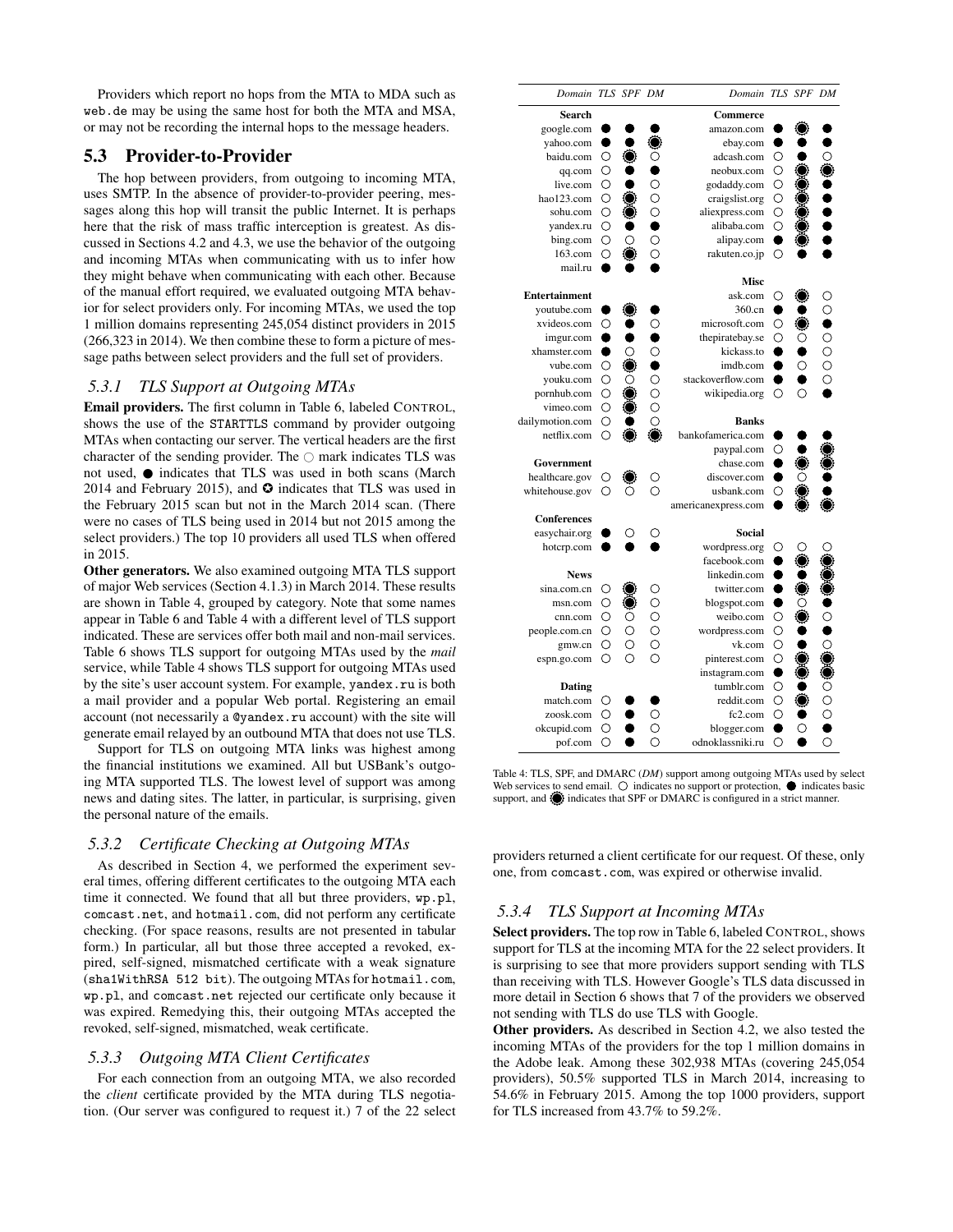<span id="page-8-1"></span>

| <b>Status</b> | Freq. 2014 | Freq. 2015 |
|---------------|------------|------------|
| Valid         | 75.86%     | 79.14%     |
| Self Signed   | 20.47%     | 11.39%     |
| Expired       | 3.41%      | 2.88%      |
| Revoked       | 0.17%      | 0.04%      |
| Non Matched   | 34.13%     | 37.26%     |

Table 5: Certificate status of the top mail receiving MTAs found in the Adobe data set.

<span id="page-8-0"></span>

Table 6: Pairwise behavior of top mail providers. Each row is labeled with the first character of the provider's name.  $\bullet$  indicates TLS support,  $\bullet$  indicates TLS support was added within the past year,  $\bigcirc$  indicates that the message was sent with no TLS whatsoever, ? means that the MTA link did not record any information about the protocol or use of TLS, and - means that the message did not go through.

The top 10 providers cover 70% of the users in the leaked Adobe user list. Given that all of the top 10 providers supported TLS at the incoming MTA, it is worth recasting the above numbers in terms of *users*. When weighted by the number of users, TLS support increased from 52% of users (top 1 million domains only) in 2014 to 89% in 2015, a substantial improvement largely due to Hotmail's adoption TLS at incoming MTAs.

#### *5.3.5 Incoming MTA Server Certificates*

Of the 10 select providers that used TLS, the incoming MTAs of 3 used mismatched but otherwise valid certificates. Beyond these providers, however, the certificates produced by the incoming MTAs ranged wildly in quality. Table [5](#page-8-1) summarizes our findings. We are pleased to see that in the past year the percentage of valid certificates has risen, and self signed, expired and revoked certificates has fallen. Certificates that did not match the hostname of the incoming MTA did rise, which we attribute to the overall increase in TLS use, and the reduction of otherwise invalid certificates that would have previously been in another category.

#### *5.3.6 Pairwise TLS Support*

The premise of our large-scale analysis is that knowing outgoing and incoming MTA behavior allows us to infer how the two would behave talking to each other. To validate this, we sent email between the 22 select providers. Table [6](#page-8-0) shows the results of this experiment. Each element of the table shows whether TLS was

<span id="page-8-2"></span>

|                         | DNSSEC              | SPF                        | DKIM     | DMARC                                         | SPF     | DKIM    | DMARC                    | SPF                | DKIM               | DMAR               |
|-------------------------|---------------------|----------------------------|----------|-----------------------------------------------|---------|---------|--------------------------|--------------------|--------------------|--------------------|
| Domain                  |                     | Implementation             |          |                                               |         |         | DNS Lookup   Enforcement |                    |                    |                    |
| hotmail.com             | О                   |                            |          |                                               |         |         |                          | ο                  |                    |                    |
| gmail.com               | $\circ$             |                            |          |                                               |         | О       |                          | $\circ$            | $\circ$            |                    |
| yahoo.com               | О                   | О                          |          |                                               |         |         |                          | O                  | $\circ$            |                    |
| aol.com                 | $\circ$             |                            | $\rm{O}$ | Ŏ                                             |         |         |                          |                    |                    | $\circ$            |
| gmx.de                  | $\rm \tilde{\rm O}$ | ۱                          |          |                                               |         | Ō       | $\overline{O}$           |                    | $\bar{\circ}$      | $\circ$            |
| mail.ru                 | $\circ$             |                            |          |                                               |         |         | $\circ$                  | О                  | $\overline{O}$     | $\circ$            |
| vahoo.co.in             | $\circ$             | Ó                          |          |                                               |         | Ó       |                          |                    |                    |                    |
| comcast.net             |                     | $\overset{\circ}{\bullet}$ |          | ۵                                             |         |         | $\bigcirc$               | $\circ$            | $\circ$            |                    |
| web.de                  | $\frac{0}{0}$       |                            | Ō        | $\bar{\circ}$                                 |         |         | $\circ$                  |                    |                    |                    |
| qq.com                  |                     |                            |          |                                               |         |         | $\circ$                  | O                  |                    | Ó                  |
| yahoo.co.jp             | $\circ$             |                            |          |                                               |         |         | $\frac{0}{0}$            |                    | $\circ$            | $\circ$            |
| naver.com               | $\frac{0}{0}$       |                            | O        |                                               |         | O       |                          | O                  | $\circ$            | $\circ$            |
| 163.com                 |                     | Ŏ                          |          | $\frac{0}{0}$                                 |         |         |                          | O                  | $\circ$            |                    |
| twc.com                 |                     |                            | ∩        |                                               | $\circ$ | $\circ$ | $\frac{0}{0}$            | $\bigcirc$         | $\circ$            | $\circ$            |
| libero.it               | $\circ$<br>$\circ$  | Ŏ                          |          | ŏ                                             |         | $\circ$ |                          | $\dot{\circ}$      | $\circ$            |                    |
| yandex.ru               |                     |                            |          |                                               |         | $\circ$ |                          | o                  | $\circ$            | $\circ$            |
| daum.net                | $\frac{0}{0}$       |                            | Ó        | $\begin{smallmatrix}0\\0\\0\end{smallmatrix}$ | Ó       | O       | $\frac{0}{0}$            | $\bigcirc$         | $\circ$            | $\overline{O}$     |
| cox.net                 | $\circ$             | O                          | Ó        |                                               |         |         |                          | $\circ$<br>$\circ$ | $\circ$<br>$\circ$ | $\circ$            |
| att.net                 | $\circ$             | O                          |          |                                               |         |         |                          |                    |                    |                    |
| wp.pl                   |                     | $\circ$                    |          | $\overline{O}$                                |         | О<br>О  | $\circ$                  | O<br>$\circ$       | $\circ$<br>$\circ$ | $\circ$<br>$\circ$ |
| pacbell.net<br>sohu.com | $\circ$<br>$\circ$  | 0                          | ◯        | Ō                                             |         | O       | О                        | Ó                  | O                  | Ō                  |
|                         |                     |                            |          |                                               |         |         |                          |                    |                    |                    |

Table 7: DNS mechanism configuration and behavior of the top mail providers. Implementation indicates whether the provider has the correct DNS records for verifying messages they send. DNS Lookup shows whether the provider queried our DNS server for the selector for each feature when sending mail. Enforcement indicates whether the provider takes any action when receiving a message from a host that SPF forbids, an invalid DKIM signature, or rejecting DMARC records.  $\bigcirc$  indicates no support, indicates support,  $\bigcirc$  indicates a strict DKIM policy of "reject" and  $\bigcirc$  indicates that the provider took action on mail sent from a host not listed in the SPF record.

used on the inter-provider hop, based on Received header data. For example, a message from GMail to Hotmail was transferred from GMail to Hotmail over a TLS-secured session, represented by the  $\Omega$  mark in the first row labeled g (for gmail.com) and column labeled hotmail.com.

A number of entries are absent (shown as "-"). These cases occurred when we could not send a message from one provider to another. We had particular trouble sending getting email from our sohu.com account accepted. It turned out that the sohu.com SMTP submission servers did not require a user to authenticate, allowing spammers to use their SMTP MSA as an open proxy. Entries marked "?" are cases where Received header analysis did not provide a conclusive indication one way or another. This happened with one provider, Hotmail, which used a protocol of SMTPSVC, that was used for both TLS and non-TLS connections.

Several abnormalities were observed in the 2014 measurement where both the sending provider and the receiving provider supported TLS but TLS was not used. For example yahoo.co.in sending to ao1. com. We are unable to observe the connection between the two providers to know what caused this behavior, but it is possible that the two providers where using incompatible TLS ciphers, or where misconfigured. However all were resolved when performing the 2015 measurement.

There was only one abnormal result observed in the 2015 study. A message from 163.com was transferred to gmail.com using TLS, even though the 163.com outgoing MTA did not issue the STARTTLS command when send mail to our server.

#### 5.4 SPF and DKIM

A scan of the Alexa and Adobe top million domains shows us that just over 40% have a valid SPF record, which covers 85.02%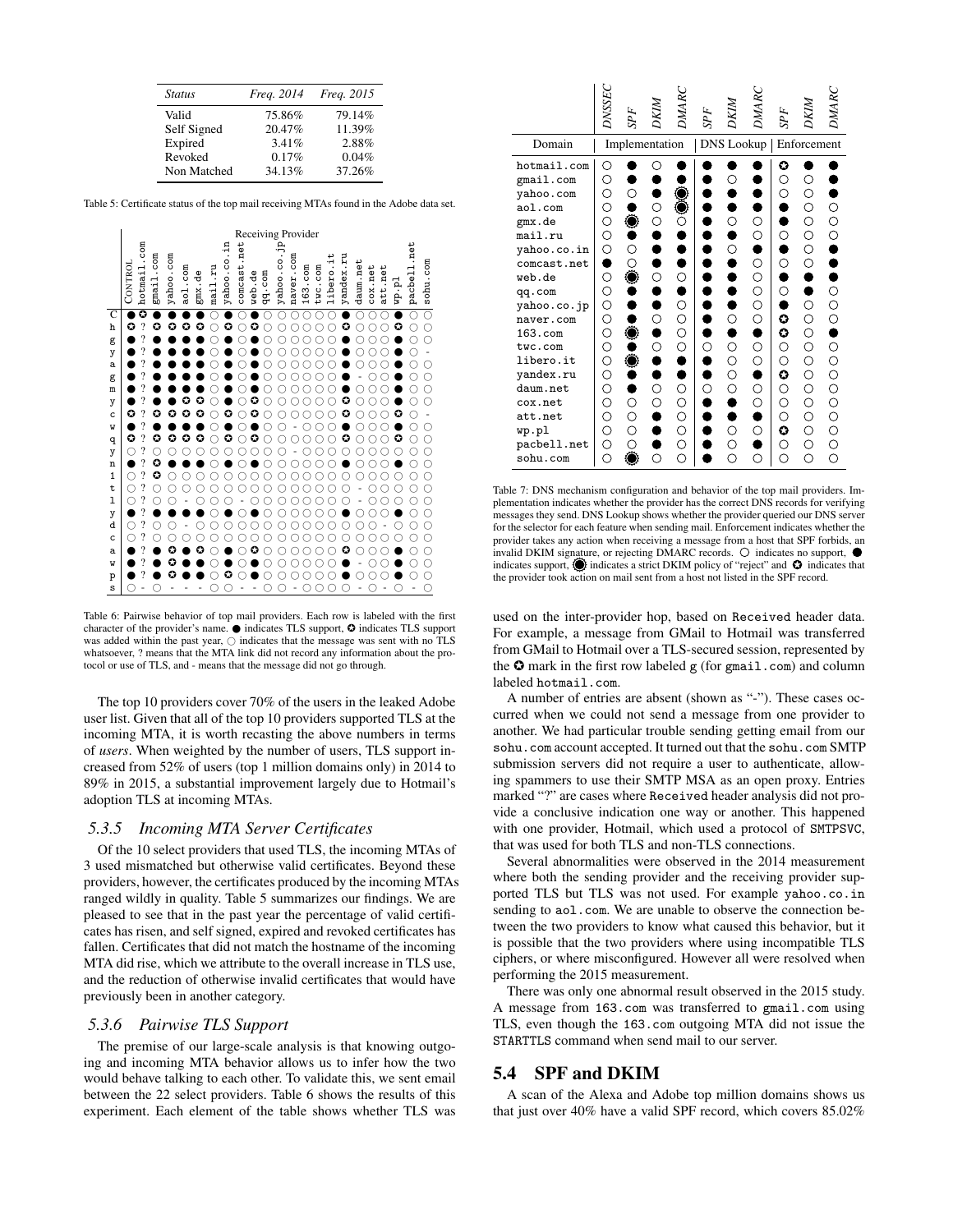<span id="page-9-2"></span>

| Metric            | Alexa Hosts | Adobe Hosts | Adobe Users |
|-------------------|-------------|-------------|-------------|
| <b>DNSSEC</b>     | 3.40%       | 2.75%       | 4.92%       |
| Valid             | 2.96%       | 2.12%       | 1.35%       |
| Invalid           | $0.44\%$    | 0.63%       | 3.57%       |
| <b>DMARC</b>      | $0.97\%$    | 0.90%       | 67.81%      |
| None              | 0.73%       | 0.66%       | 51.29%      |
| <b>Quarantine</b> | 0.08%       | 0.06%       | 0.46%       |
| Reject            | 0.16%       | 0.18%       | 16.06%      |
| SPF               | 42.26%      | 43.60%      | 85.02%      |

Table 8: DNSSEC, DMARC and SPF status of the Alexa and Adobe top million hosts.

of Adobe users (Table [8\)](#page-9-2). In the SPF Implementation column of Table [7,](#page-8-2) and the SPF column in Table [4,](#page-7-1) we display a  $\bullet$  if SPF is implemented, and a  $\ddot{\bullet}$  if the policy is strict. We define a strict policy for SPF as ending in "-all", which instructs the receiver to reject mail not from the correct origin. 15 of the 22 mail providers have SPF, but only 5 implement a strict policy. SPF use is high with most popular web services, except news sites, and is often strict.

The DNS Lookup columns of Table [7](#page-8-2) show a  $\bullet$  if the provider made the necessary DNS query to lookup the SPF or DKIM record. The Enforcement columns shows a  $\bullet$  if invalid SPF or DKIM resulted in the message being placed in the users's spam folder. A  $\bullet$  indicates that the receiving MTA rejected the message at the SMTP layer. Almost all providers performed the SPF DNS query, but only 10 took action, half at the SMTP layer. 11 of the providers performed the DKIM selector lookup, but only 3 marked the message as spam. Every DKIM message with an invalid signature was allowed to successfully complete SMTP delivery to the MTA.

# 5.5 DNSSEC, DMARC, and ADSP

Of the top mail providers only comcast.net supports DNSSEC. About 3% of the Alexa and Adobe top million have DNSSEC, however 13% of Alexa and 23% of Adobe hosts with DNSSEC fail verification. We note that there are more Adobe users who have invalid DNSSEC that valid, which is caused by popular providers in the Adobe list having improper DNSSEC configuration.

For DMARC entries in the Implementation column of Table [7](#page-8-2) and in Table [4,](#page-7-1) we display a  $\bullet$  if DMARC is implemented, and a  $\circledR$  if implementing a strict policy. A DMARC policy is strict if its policy is to reject invalid messages by setting "p=reject". DMARC is implemented by about half of the web services and top mail providers, including all the banks, and all but 1 of the commerce sites. About half of the web services with DMARC have a strict policy, most of which are banks or social sites. Only 2 mail providers had a strict policy. When receiving mail, 9 of the top providers performed a DMARC lookup, and 7 took action. 2 providers filtered messages with a strict DMARC policy without doing the DNS lookups which we attribute to the provider taking action on the DKIM signature failing before the DMARC check is done. The only provider to query for an ADSP record was 163.com.

While SPF, DKIM, and DMARC are widely implemented, we found that SPF offers the strongest authenticity protection and impact on deliverability. We also note that email generated by the paper submission system of this conference was sent to us by a MTA that supports TLS, SPF and DMARC. (A competing conference management system, easychair.org only supports TLS.)

### <span id="page-9-0"></span>6. RELATED WORK

Two prior industry studies have reported on the use of TLS by MTAs. Facebook and Google released reports of observed SMTP TLS deployment as seen by their servers. Their results provide a faithful and valuable picture of server behavior from their vantage point. In this section we compare their results to ours and found agreement on common measurements. Our work provides a more complete view of TLS deployment, covering all parts of the message path. Of course, we also examined DKIM, SPF, DMARC, and DNSSEC, which provide mail authenticity and integrity.

#### 6.1 Facebook Study

In 2014 Facebook reported TLS use when sending notification emails to their users for a day [\[2\]](#page-12-3). They reported 76% of incoming MTAs for unique MX records offered STARTTLS when sending emails to their users, and about half of the certificates pass validation. 58% of Facebook's outgoing notification email used TLS.

We found 54% of our unique MX records from hosts in the Adobe list allow TLS for receiving mail, which is lower than Facebook's findings. However we find 52% of users in 2014, and in 89% 2015 can receive TLS messages when ranked by the Adobe list. We also observed much higher certificate validation, 75.85% in 2015 and 79.14% in 2015.

# 6.2 Google Study

Google offers STARTTLS data on an ongoing basis as part of the Google Transparency Report.<sup>[6](#page-9-3)</sup> Google reports 46% of outbound and 40% of inbound messages used TLS at the time of our second measurement (February 2015). Note that the Google report measures number of *messages* transported using TLS on the MTA– MTA link. The closest point of comparison is our estimate of the number of providers weighted by their frequency in the Adoble list (Sec. [5.3.4\)](#page-7-3): 52% in March 2014 and 89% in February 2015.

More recently, Durumeric *et al.* [\[3\]](#page-12-4) carried out a concurrent study similar to ours, evaluating STARTLS, DKIM, and SPF deployment as seen from Google. Their measurements were carried out in April 2015. During this period they reported TLS use for 80% of incoming connections, while we estimate that 89% of providers in the Adobe list, weighted by number of users, as described above. Durumeric *et al.* report that 74% of incoming mail at GMail does not have a DMARC policy. We found that 32% of providers in the Adobe list, weighted by frequency of occurrence, did not publish a DMARC policy. The difference is significant, and most likely due to the different mix of providers in the two measurement sets. The authors also report that 92% of mail arriving at Google had an SPF record for the sender. We found that 85% of providers in the Adobe list, weighted by frequency of occurrence, had SPF records.

In addition to reporting protocol use statistics, Durumeric *et al.* find evidence of TLS stripping attacks—man-in-the-middle attacks preventing a TLS connection from being established, forcing the mail transfer to take place in the clear. They report that up to 20% of email received by Google's incoming MTAs from certain countries showed evidence of TLS stripping.

### <span id="page-9-1"></span>7. DISCUSSION

In this section we consider the implications of our results in the presence of each of the three types of attacker we considered.

# 7.1 Passive Eavesdropping Attacks

A passive attacker can observe network traffic but cannot block or modify it. To protect against such an attacker, it is sufficient to establish a shared secret between sender and receiver. This is effectively what SSL without certificate checking enables, provided other requirements of the protocol are met. We consider a best case and a worst case scenario. By *best case*, we mean a scenario where

<span id="page-9-3"></span><sup>6</sup> https://www.google.com/transparencyreport/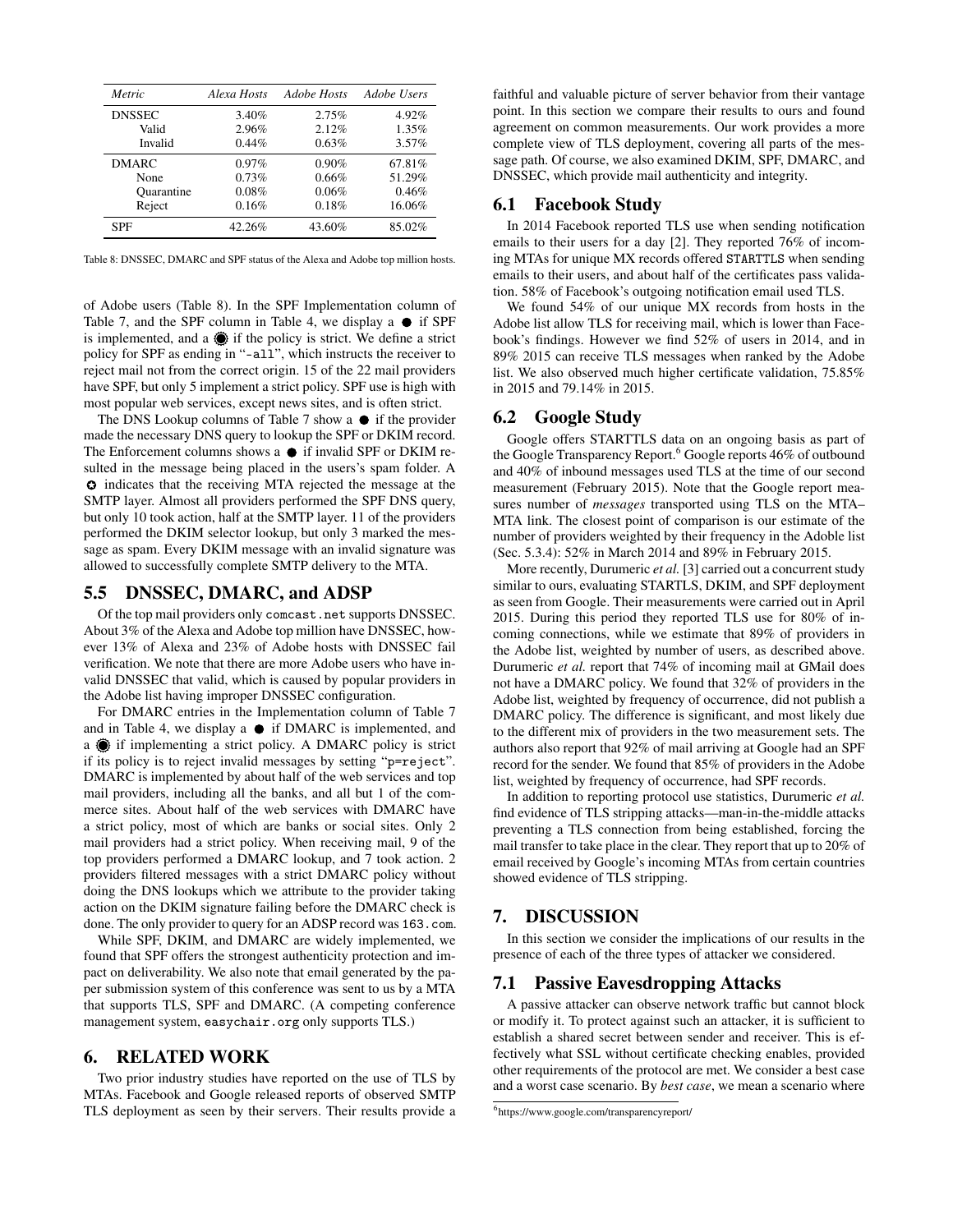the most secure option is chosen, if possible. In particular, we assume email is submitted and delivered using the most secure means, and that internal links are secure. By *worst case*, we mean that the least secure option is chosen: submission and delivery will use the least secure means.

Best case. All of the 22 select providers we considered provide at least one means of submitting and retrieving email over a secure connection, and 17 of the 22 use TLS on all means of submission and delivery. On the internal hops, we found that few providers use TLS internally. Nonetheless, internal hops may be secured by other means, so for the best case scenario, we assume that this is the case. Thus far, then, user submission, delivery, and providerinternal transport are secure. On the MTA–MTA link, however, TLS is not as widely deployed. Only 135 (about 28%) of the 484 of the pairs of connections between the 22 select providers would use TLS. That amounts to about 50% of the message traffic, when weighted by number of users. If we extend this to messages between select providers and all providers, the proportion of TLSprotected messages 74%.

Worst case. For the worst-case scenario, we assume a user chooses the least secure submission and delivery mechanism available at each provider. In fact, the providers that allow insecure mail submission (Table [3\)](#page-6-1) are the same ones that do not support TLS at the outgoing MTA, and similarly for the delivery side. Thus, while our worst case scenario increases the risk, the number of messages transferred over secured links does not decrease.

If we do not assume that internal links are secure, then the only protection against eavesdropping by a passive attacker is provided by STARTTLS, then any internal hops not using TLS may be targeted by an attack. Of the select providers, only four, aol.com, hotmail.com, web.de, and qq.com, use TLS on all internal hops in outgoing mail. These four together cover about 34% of the users in the select provider set. If we consider all internal hops on the receiving and delivery path to be no less secure than the incoming MTA of a provider, then 24% of messages sent from select providers to all providers would travel along a TLS-secured mail path.

Thus, anywhere from 24% to 74% of messages from a select provider to a provider on the full list would be protected against a passive attacker along the entire message path. The former figure is if we allow infiltration of internal links, but no additional exposure introduced on the delivery, the latter, if the only exposure is on the MTA–MTA hop. We consider this an overall success, in view of the fact that it was achieved *at no cost to the user*.

### 7.2 Peer Forgery Attacks

Our results show that some providers will honor a sender's strict "-all" SPF policy, and some of the providers and email generators did have a fail-closed policy. With some exceptions, it is generally possible for a peer attacker to impersonate an email generator or provider to another provider. A domain owner publishing a strict SPF policy can be assured that some providers will not accept forged email from her domain.

DKIM use and enforcement is less widespread. Of the top five providers, only GMail and Yahoo! used DKIM, and only Hotmail marked a message with invalid DKIM signature as spam. However publishing a strict "p=reject" DMARC policy resulted in an invalid message being rejected. Only Yahoo! and AOL have such a strict policy, so we can only say with confidence that impersonating those two senders to Hotmail, GMail and Yahoo!, as well as a handful of other providers is not possible. A domain owner publishing a strict DMARC policy can be assured that at least the top three as well as a few others will honor the policy.

# 7.3 Active Eavesdropping Attacks

An active attacker has full man-in-the-middle capability. To protect against such an attack requires proper certificate checking. Unfortunately, we found that there is no certificate checking on the submission and delivery path except when using a Web mail interface, and no certificate checking at all on the MTA–MTA hop. Even a pair of users accessing mail exclusively via a Web browser would still be vulnerable to an active attacker on the MTA–MTA hop.

A man-in-the-middle attack does not require physically cutting into a link. BGP and DNS hijacking attacks would allow an attacker to redirect traffic to himself during a critical period. BGP security is still in standardization [\[5\]](#page-12-5). While DNSSEC is available, of the top 10 providers, only comcast.net has a DNSSEC signed MX record. (However the comcast.net incoming MTA did not support TLS.)

#### 7.4 Active Tampering Attacks

As noted earlier, the only defense against an active attacker is DKIM with DNSSEC and a strict DMARC policy (or a bilateral agreement to verify DKIM signatures). Only one provider, Comcast supports DNSSEC. And of the select providers 14 performed some sort of verification, however only 5 actually enforced the policy. Given the low rates of DNSSEC adoption, the large relative number of invalid DNSSEC records (Table [8\)](#page-9-2), and unenforced SPF and DMARC policies, we conclude that active attacks on message integrity will be unimpeded.

### 7.5 Recommendations

Our findings show that the Internet mail system is partially vulnerable to passive eavesdropping attacks and peer forgery attacks, and highly vulnerable to active attacks. Fortunately, as discussed earlier, it is possible to protect against even an active network attacker. The following recommendations summarize steps sufficient to achieve this level of security using currently-available protocols. Recommendation 1: Use TLS. TLS support in SMTP, IMAP, and POP3 is stable and mature. All but one of the 22 provider supports TLS for SMTP mail submission; enabling TLS support at the MTA is the next step.

Recommendation 2: Fix certificates. In the select provider set, 6 of the 21 SMTP MSAs and 3 of the 10 MTAs supporting TLS provided certificates with a name that did not match the DNS name. This should be fixed.

Recommendation 3: Verify certificates. Certificates should be verified, including the host name, by all clients (MUAs and outgoing MTAs). Given the abysmally poor name matching, simply enabling host name verification will break over half of all message paths. An incentive, in the form of delayed mail delivery, may be useful in compelling mail server administrators to deploy TLS support and use matching certificates.

Recommendation 4: Require TLS. Many providers of the 22 we examined already require TLS use. Requiring TLS eliminates the risk posed by misconfigured MUAs. For MSAs and MDAs using STARTTLS, a way to configure the mail reader to require TLS should be provided.

RFC 3207 suggests that outgoing mail servers record the fact that a particular incoming MTA uses TLS and ensure that TLS use in future sessions. While RFC 3207 suggests "generating a warning," we believe a stronger response, perhaps delaying mail or requiring human operator intervention, may be appropriate. On the incoming MTA side, the compatibility requirement articulated in RFC 3207 requires incoming servers to accept mail without TLS. While this may be necessary in the general case, large providers should establish bilateral agreements regarding TLS use, and require that all connections to a provider that supports TLS take place over TLS.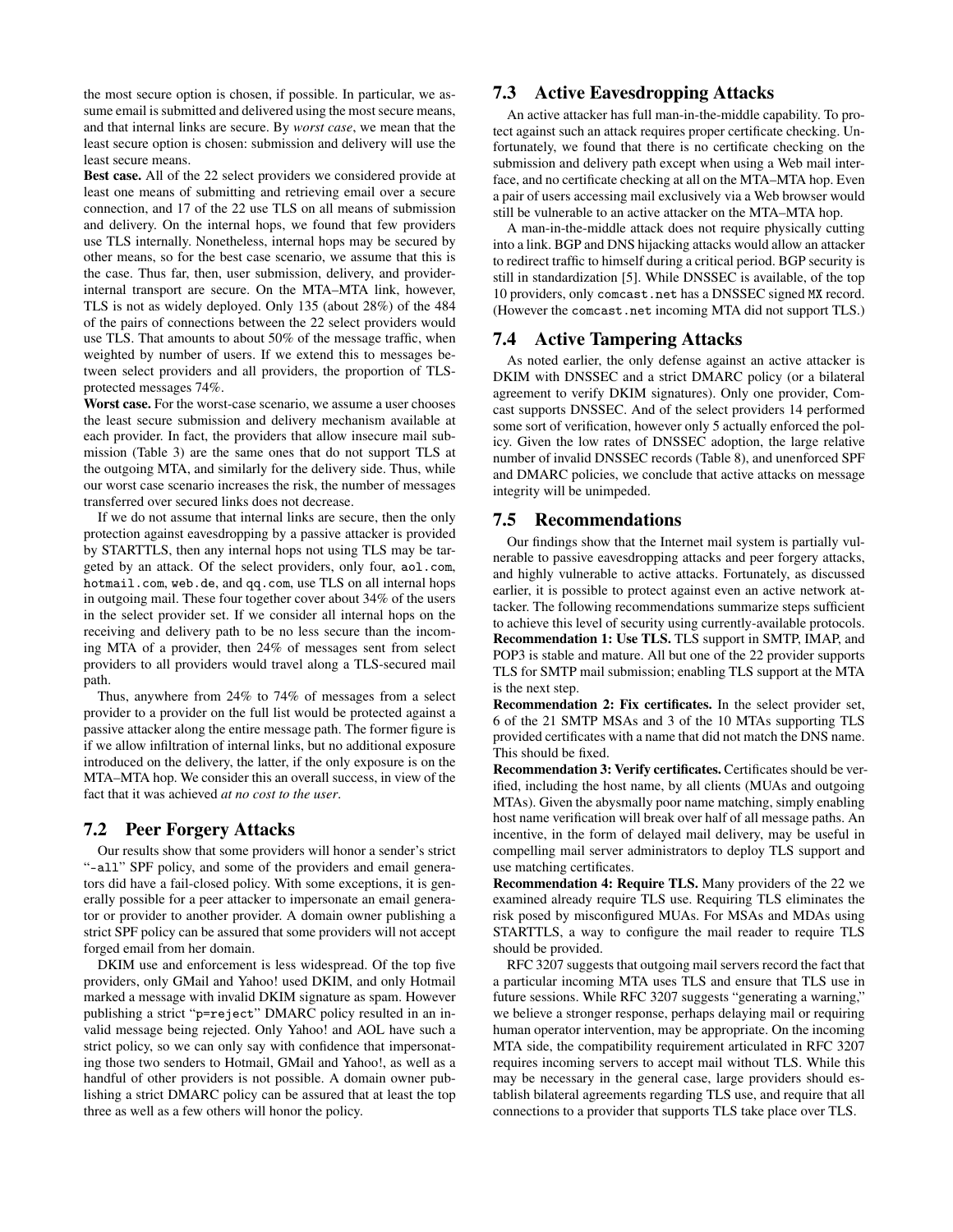Recommendation 5: Certificate pinning. To protect against rogue CA attacks, the providers should fix the set of each peer's allowed certificates or CAs. Given the overhead of maintaining such certificate information, this option may be limited to a few large providers. Recommendation 6: Use DKIM and DMARC. Providers should verify sender identity and sign all outgoing mail. Providers should also publish a strict ("p=reject") policy. Major providers may also establish bilateral signing policies rather than relying on DMARC. Recommendation 7: Enforce SPF and DKIM policy. Receiv-

ing providers should reject mail from unauthorized sender or mail with a missing or invalid DKIM signature from senders with a "p=reject" policy.

Recommendation 8: Use DNSSEC. DNS records should be authenticated to protect against active attacks. DNSSEC is the preferred method for doing so, and most TLDs, including .com and .org, are signed.

#### 7.6 On Interoperability vs. Security

Security practitioners are often faced with a choice between interoperability and security. The case of email security is no different. Consider certificate verification, the subject of Recommendation 3. On the one hand, Postel's Principle—be conservative in what you send, be liberal in what you accept—advocates transferring mail even if the receiving MTA's certificate is invalid. On the other hand, accepting an invalid certificate leaves the session vulnerable to a man-in-the-middle attack. Making the right trade-off requires weighing interoperability and security on the same scale, something notoriously difficult to do. With two parties involved, the situation becomes even more complicated.

Let us consider Recommendation 3 in Game-Theoretic terms. We have two players, Sender and Receiver, representing the sending MTA and receiving MTA, respectively. Receiver has the option to install and maintain a valid certificate at some additional cost, or the option not to do so. When Sender connects to Receiver, he has the option to verify the certificate (rejecting an invalid one) or to accept all certificates (valid or not). Let us call Receiver strategies "Good certificate" and "Bad certificate" denoted G and B, respectively, and Sender strategies "Check certificate" and "Accept certificate" denoted C and A, respectively. There are four possible outcomes in our simple game. Three out of four outcomes (GC, GA, and BA) result in mail being transferred and one (BC) does not. The latter corresponds to the case where a sending MTA rejects an invalid certificate offered by a receiving MTA.

To evaluate the game, let the cost of maintaining a certificate be C. This is the direct cost to Receiver of playing strategy G and is borne entirely by Receiver. If mail cannot be transferred between Sender and Receiver, both incur a loss, perhaps in the form of brand damage, for failing to deliver or receive messages from each other. Denote the loss to the Sender by  $L<sub>S</sub>$  and loss to the Receiver by  $L_{\rm R}$ . Without loss of generality, let the utility of transmitting a message be external (i.e., zero), so that the motivation for transferring a message is to avoid the loss associating with not doing so. Finally, let  $V<sub>S</sub>$  and  $V<sub>R</sub>$  be the expected loss, to Sender and Receiver, respectively, associated with being vulnerable to a man-in-the-middle attack. Note that the expectation is taken over the probability of an attack taking place and the loss incurred from an attack. Alternatively, we can consider  $V<sub>S</sub>$  and  $V<sub>R</sub>$  to be brand damage associated with sending mail unencrypted between Sender and Receiver.

Putting these together, payoff matrix for our game is:

|          |           | Sender                     |                                |  |
|----------|-----------|----------------------------|--------------------------------|--|
|          |           | Check cert                 | Accept cert                    |  |
| Receiver | Good cert | $(-C, 0)$                  | $(-C - V_{\rm R}, -V_{\rm S})$ |  |
|          | Bad cert  | $(-L_{\rm R}, -L_{\rm S})$ | $(-V_{\rm R}, -V_{\rm S})$     |  |

Thus,  $L_{\rm R}$  and  $L_{\rm S}$  are the interoperability penalties,  $V_{\rm R}$  and  $V_{\rm S}$ are the security penalties, and  $C$  is the cost of security, in out case borne by Receiver only.

Sender strategy. From Sender's point of view, let us say that Receiver plays strategy G with probability  $r<sub>G</sub>$  and B with probability  $r_{\rm B}$ . Sender should choose strategy C over A if:

 $r_{\rm G} \cdot 0 - r_{\rm B}L_{\rm S} > -r_{\rm G}V_{\rm S} - r_{\rm B}V_{\rm S} \Rightarrow V_{\rm S} > r_{\rm B}L_{\rm S}.$ 

In other words, Sender will prefer to verify certificates if the expected loss from rejecting mail is less than the expected loss associated with being vulnerable to a man-in-the-middle-attack. Sender faces the basic unilateral security-functionality trade-off with security penalty  $V<sub>S</sub>$  and functionality penalty  $r<sub>B</sub>L<sub>S</sub>$ . If the former is greater than the latter, Sender will chose the former. If the functionality penalty is greater than the security penalty, she will choose the latter.

Receiver strategy. From the Receiver's point of view, let the probability that Sender plays strategy C be  $s_C$  and the probability that Sender plays strategy A be  $s_A$ . Receiver would prefer strategy G over B if

$$
-s_{\rm C}C + s_{\rm A}(-C - V_{\rm R}) > -s_{\rm C}L_{\rm R} - s_{\rm A}V_{\rm R} \Rightarrow s_{\rm C}L_{\rm R} > C.
$$

In other words, Receiver will prefer to maintain a valid certificate if the expected loss from not receiving mail is greater than the cost of maintaining a certificate. Note that Receiver's strategy does not depend on  $V_{\rm R}$ , the expected loss associated with being vulnerable to a man-in-the-middle attack. No matter how prevalent or severe man-in-the-middle attacks might be, Receiver's strategy depends only on Sender's expected behavior and the cost of maintaining a certificate. Put another way, *Receiver's strategy does not depend on security*.

Our results (Sec. sec:analysis-cert-out-mta) show that among the select providers  $s_C < 1\%$ .

Equilibria. If  $V_S > L_S$  then Sender will always check certificates, and, unless  $L_R < C$ , Receiver will use a good certificate. In general, the cost of maintaining a certificate is significantly lower than the penalty for not receiving mail,  $L_R \ll C$ . Thus, if security is more important than deliverability ( $V<sub>S</sub> > L<sub>S</sub>$ ), the game has one equilibrium: GC.

On the other hand, if  $V_S < L_S$ , then our game has two equilibria: BA and GC. Note that Sender would always prefer GC; Receiver would prefer GC over BA if  $C < V_R$ , which may be the case for some providers but not others.

Implications. Stated plainly, the the implications of this analysis is that senders will not enforce certificate validity until nearly all receivers have valid certificates, and receivers won't bother to use valid certificates until senders start refusing to send mail. One way out of this impasse is for senders to credibly threaten to refuse to send mail to receivers with invalid certificates or no TLS at all. The numbers of senders must be large-enough so that  $s_{\text{C}}L_{\text{R}} >$ C. In other words, the senders together should together generate more than  $C/L_R$  of all (non-spam) mail. We suspect that C to be much less than  $L_{\rm R}$ , so that the market share of providers involved in the threat need not be very large. Certainly, the top three providers that together represent over 60% of the Adobe user list are wellpositioned to effect such a change.

# <span id="page-11-0"></span>8. CONCLUSION

Modern email protocols provide means for achieving confidentiality, authenticity, and integrity during message transfer without any user involvement. TLS use with IMAP, POP, and SMTP provides message confidentiality even in the presence of an active man-in-the-middle adversary, while DKIM with DNSSEC ensures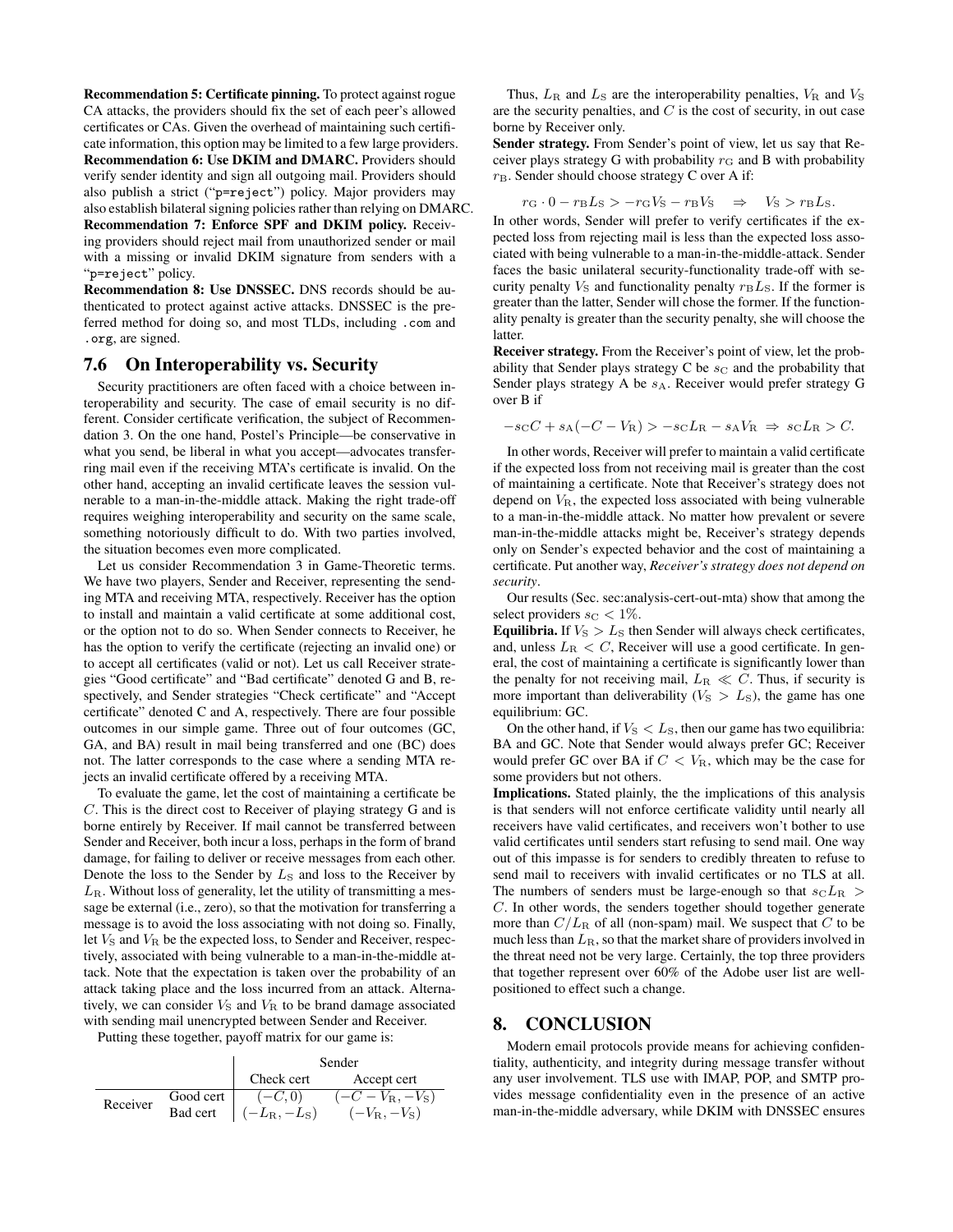authenticity and integrity. These guarantees come at the cost of trusting the email provider. While end-to-end mechanisms do not require such trust, user adoption of PGP and S/MIME is poor. Providerdeployed protocols considered in this paper provide a complementary path toward achieving some of the same security goals.

In this work we examined the use of these protocol by major email providers and email generators. We found that TLS support was common, however certificate verification was virtually nonexistent, providing protection against a passive adversary only. SPF and DKIM use was also common, however all but a handful of providers used DNSSEC to protect the required DNS records. In addition, few providers enforced SPF policies or rejected messages with invalid DKIM signatures. More aggressive enforcement is required to protect against message forgery or active message tampering.

# Acknowledgments

We would like to thank our system administrators Cindy Moore and Brian Kantor and are grateful for the feedback from the anonymous reviewers. This work was supported in part by the National Science Foundation grant CNS-1237264 and by generous research, operational and/or in-kind support from the UCSD Center for Networked Systems (CNS).

# **REFERENCES**

- <span id="page-12-1"></span>[1] Google encrypts data amid backlash against NSA spying. *The Washington Post*, Sept. 2013.
- <span id="page-12-3"></span>[2] M. Adkins. The Current State of SMTP STARTTLS Deployment.

<https://www.facebook.com/notes/1453015901605223>, May 2014.

- <span id="page-12-4"></span>[3] Z. Durumeric, D. Adrian, A. Mirian, J. Kasten, E. Bursztein, N. Lidzborski, K. Thomas, V. Eranti, M. Bailey, and J. A. Halderman. Neither Snow Nor Rain Nor MITM . . . An Empirical Analysis of Mail Delivery Security. In *Proceedings of the 2015 Internet Measurement Conference (IMC)*, 2015.
- <span id="page-12-0"></span>[4] B. Gellman and A. Soltani. NSA infiltrates links to Yahoo, Google data centers worldwide, Snowden documents say. *The Washington Post*, Oct. 2013.
- <span id="page-12-5"></span>[5] S. Goldberg. Why is it taking so long to secure Internet routing? *Communications of the ACM*, 57(10):56–63, 2014.
- <span id="page-12-2"></span>[6] B. Taylor. Fighting phishing with eBay and PayPal. [http://gmailblog.blogspot.com/2008/07/fighting](http://gmailblog.blogspot.com/2008/07/fighting-phishing-with-ebay-and-paypal.html)[phishing-with-ebay-and-paypal.html](http://gmailblog.blogspot.com/2008/07/fighting-phishing-with-ebay-and-paypal.html), July 2008.

# APPENDIX

This appendix provides additional information on the mail transport protocols described in the paper and their security extensions.

# *SMTP*

The standard Internet mail transfer protocol is the Simple Mail Transfer Protocol (SMTP), standardized in 1982 by RFC 821. The original SMTP provides little more than a uniform mechanism for transferring messages between two hosts over a TCP connection. A common SMTP interaction consists of a client identifying itself using the HELO command and then presenting a message for delivery or forwarding. Only the sender and recipient are identified to the server explicitly (via the MAIL FROM: and RCPT TO: commands); the remainder of the message, including headers, are transferred as an uninterpreted sequence of bytes. As a simple common language between disparate mail systems, SMTP had no provisions for ensuring message authenticity, integrity, or confidentiality.

ESMTP. SMTP was updated in 1995 with the ability to extend the protocol using extensions. This version of SMTP is called ESMTP (RFC 1869, obsoleted by RFC 5321). An client indicates its support for ESMTP by issuing the EHLO instead of HELO command at the start of the session. If the server supports ESMTP, it responds with a list of supported extensions. One such extension is STARTTLS. STARTTLS allows a SMTP session to be secured with TLS, and is the preferred mechanism of doing so.

# *SMTP with STARTTLS*

The STARTTLS extension was introduced in 1999 in RFC 2487 (now obsoleted by RFC 3207), allowing a SMTP connection to be secured using TLS. A server indicates support for the STARTTLS extension by including the STARTTLS keyword in the list of supported options sent to a client in response to the EHLO command. After issuing the STARTTLS command, a client can initiate a TLS handshake, after which the remainder of the session is secured.

# *SMTPS*

The STARTTLS mechanism is the preferred way to secure SMTP sessions with TLS. It is also possible, however, to run the entire session over TLS from the start, as with HTTPS, by initiating the handshake immediately on connecting. We call this *direct* use in contrast to STARTTLS. When TLS is used directly for SMTP, the protocol is called SMTPS (less commonly, SSMTP). To avoid the need for servers to auto-detect TLS use, port 465 was reserved for this protocol. SMTPS has since been deprecated;however, many mail providers still use SMTPS for mail submission.

Requiring TLS. Regarding servers requiring the use of the START-TLS extension, RFC 3207 states:

A publicly-referenced SMTP server *must not* require use of the STARTTLS extension in order to deliver mail locally. This rule prevents the STARTTLS extension from damaging the interoperability of the Internet's SMTP infrastructure. A publicly-referenced SMTP server is a SMTP server which runs on port 25 of an Internet host listed in the MX record (or A record if a MX record is not present) for the domain name on the right hand side of an Internet mail address. (RFC 3207, Sec. 4)

The standard places a similar requirement on outgoing MTAs. In its discussion of man-in-the-middle attacks, however, RFC 3207 appears to back away from a strict reading of the interoperability requirement:

In order to defend against such attacks both clients and servers *must* be able to be configured to require successful TLS negotiation of an appropriate cipher suite for selected hosts before messages can be successfully transferred. The additional option of using TLS when possible *should* also be provided. An implementation *may* provide the ability to record that TLS was used in communicating with a given peer and generating a warning if it is not used in a later session. (*ibid.* Sec. 6)

Requiring successful handshake. While a "publicly-referenced" server may not require a client to use the STARTTLS extension, once a client initiates a handshake after a successful STARTTLS command, both client and server may refuse to proceed:

If the SMTP client decides that the level of authentication or privacy is not high enough for it to continue, it *should* issue an SMTP QUIT command immediately after the TLS negotiation is complete. If the SMTP server decides that the level of authentication or privacy is not high enough for it to continue, it *should* reply to every SMTP command from the client (other than a QUIT command) with the 554 reply code (with a possible text string such as "Command refused due to lack of security"). (*ibid.* Sec. 4.1)

What requirements clients and servers should enforce are a "local matter," according to the standard, however, two "general rules for the decisions" are offered: